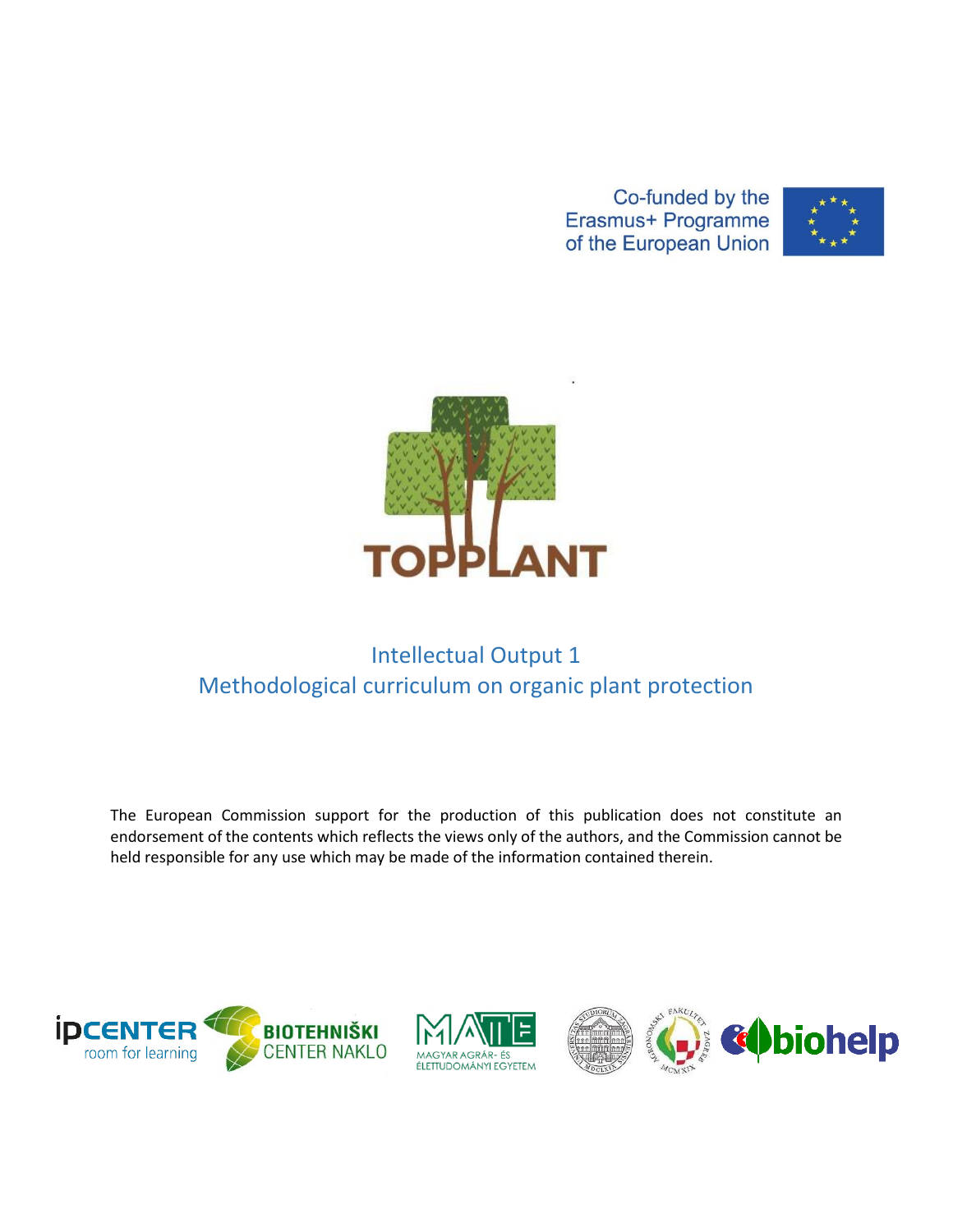## **1. GENERAL PART**

#### **Training course name:**

**Basic Training for Facilitators for Plant Protection in Organic Farming**

### **EQF level:** 5

#### **Training course description:**

The goal of the training course is to obtain general knowledge and skills in the pedagogical methodology for non-formal adult education for facilitators and specific knowledge and skills on special topics of organic plant protection.

Participants obtain competences to manage and organize specialized courses concerning plant protection in an organic farming participatory approach, develop, manage, and fine-tune curriculum with participants, and evolving activities throughout the growing season in reaction to real time events in the field and group dynamic. The training course provides participants with competences to plan a plant protection strategy for different crop species through basic principles of organic agriculture and EU regulation, create favorable conditions for regulation and perform monitoring of pests, diseases and weeds in organic production and determine suitable organic plant protection. In specialized Modules 3, 4, and 5 (Tools to manage PESTS, DISEASES, and WEEDS) participants gain competences in predicting the effect of the implementation of different agro-technical methods on the pest, plant pathogens, and weed population, planning and implementing techniques to preserve and conserve natural enemies in specific agricultural production, organizing the monitoring of the pests, diseases, selecting and recommending the appropriate methods and products to be applied to keep pest, pathogens and weeds population below the economic threshold.

Training course should last 5 days (each module 6 hours) during the vegetation of a specific plant or the life cycle of a pest or pathogen.

#### **General objectives at the level of the training course to which the module contributes:**

- − Plan, organize and apply the basic principles of learner-centered, participatory model of education of farmers which relies on an experiential learning for plant protection in organic agriculture.
- − Plan and implement the training program on plant protection strategy for different crop species in accordance with basic principles of organic agriculture and EU regulation.
- − Implement appropriate training methodology and train farmers to manage pests, diseases, and weeds in organic production for specific crops species, using appropriate practice.
- − Create field studies and exercises to facilitate monitoring of pest, disease and weed population and determine direct implementation measures when needed.
- Determine relevant needs for plant protection products, dosage, application method and application time for regulation of pests and diseases in organic production.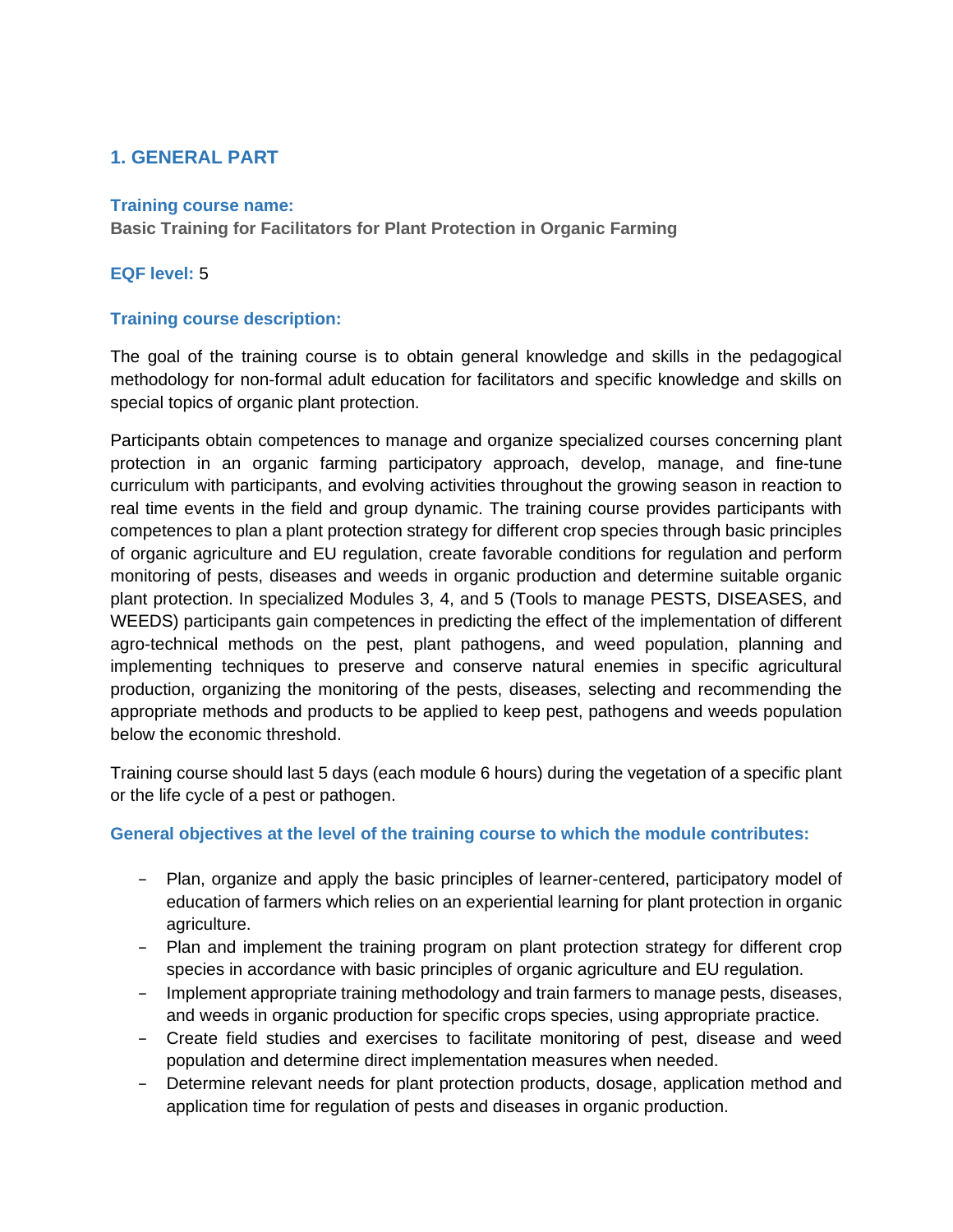− Develop communication skills, critical thinking, self-reflection skills, observation, and monitoring skills.

#### **Duration:** 30 hours

#### **Target groups:**

- − Teachers/Lecturers/Trainers
- − Educational professional workers
- − Science professors
- − Employees from agricultural advisory service

#### **Participant's enrolment criteria and preliminary knowledge required:**

Future facilitators should have a specialization in agriculture topics with an EQF level 5 formal education, or an EQF level 4 formal education plus 5 years of practical experience in organic agriculture production.

#### **Course coordinator capacities required (Who can teach the course):**

Trainers/teachers for future facilitators should have a specialization in agriculture topics with a minimum EQF level 6 formal education, or they should have a specialization in agriculture topics with an EQF level 5 formal education plus 5 years of practical experience in the agriculture topics.

#### **Methods of grading:**

| <b>Obligatory grading elements</b> | <b>Share (minimum)</b> |
|------------------------------------|------------------------|
| Classroom/Field attendance         | 90%                    |
| Individual assignment              | 100%                   |
| Online sessions                    | 100%                   |
| Self-correcting quiz               | 60%                    |
| Final exam                         | 60%                    |

#### **List of modules:**

- 1. Module 1: Basic principles of a participatory learning model for farmer education based on experiential learning
- 2. Module 2: General approach to pests, diseases and weed management in biological agriculture
- 3. Module 3: Tools to manage PESTS
- 4. Module 4: Tools to manage DISEASES
- 5. Module 5: Tools to manage WEEDS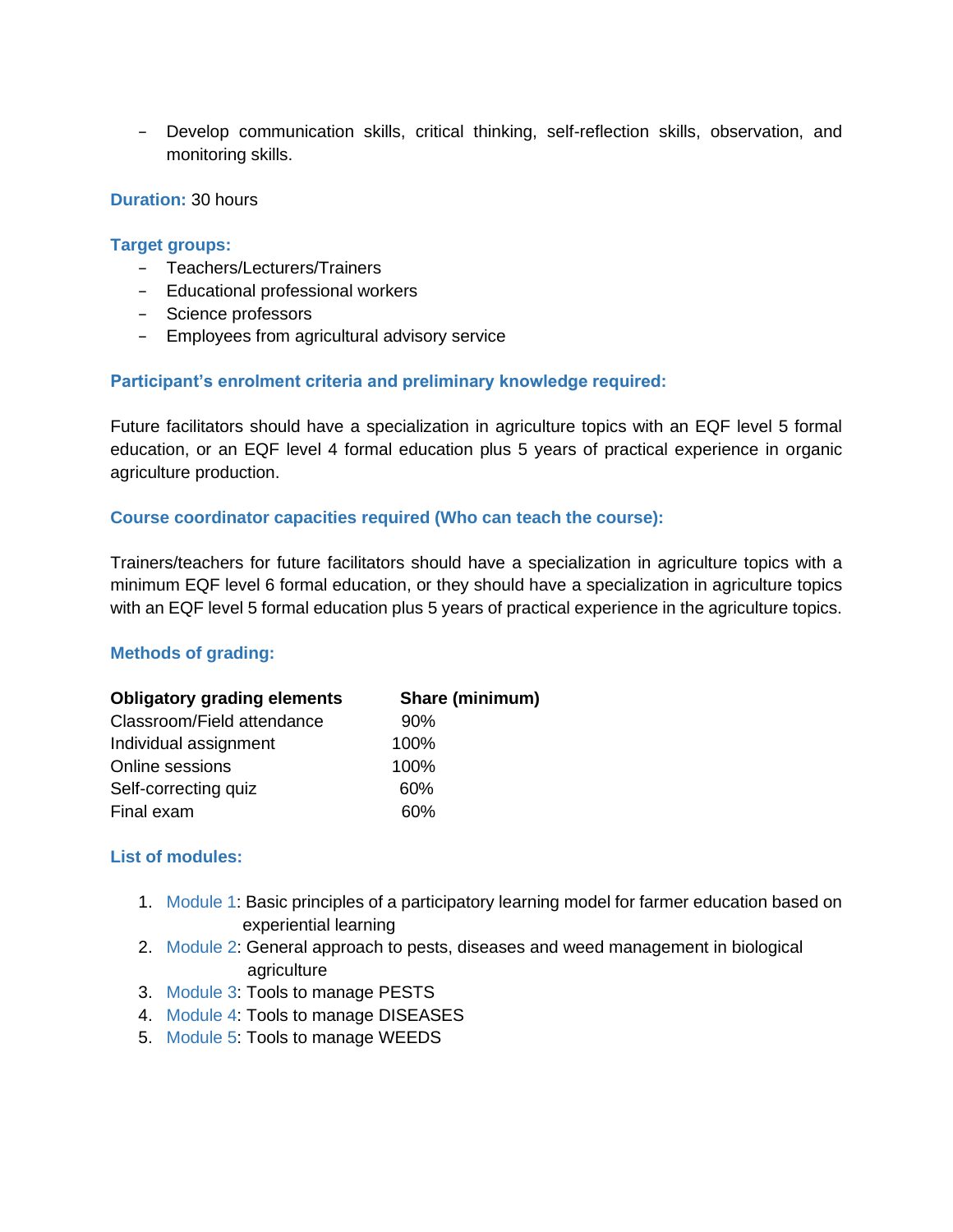## **2. SPECIFIC PART**

## **2.1. MODULE 1**

**Basic principles of a participatory learning model for farmer education based on experiential learning**

| 1. GENERAL INFORMATION                                                              |                                                                                                                                                                                                                                                                                                                                                                                                                                                                                                                                                                                                                                                                                                                                                                                                                                   |                      |         |  |
|-------------------------------------------------------------------------------------|-----------------------------------------------------------------------------------------------------------------------------------------------------------------------------------------------------------------------------------------------------------------------------------------------------------------------------------------------------------------------------------------------------------------------------------------------------------------------------------------------------------------------------------------------------------------------------------------------------------------------------------------------------------------------------------------------------------------------------------------------------------------------------------------------------------------------------------|----------------------|---------|--|
| 1.1. Name of the module                                                             | Basic principles of a participatory<br>learning model for farmer education<br>based on experiential learning                                                                                                                                                                                                                                                                                                                                                                                                                                                                                                                                                                                                                                                                                                                      | 1.2. Hours           | 6 hours |  |
| 1.3. Training course                                                                | Basic Training for Facilitators for Plant<br>Protection in Organic Farming                                                                                                                                                                                                                                                                                                                                                                                                                                                                                                                                                                                                                                                                                                                                                        | 1.4. Credits (ECVET) |         |  |
| 2. OBJECTIVES AND LEARNING OUTCOMES                                                 |                                                                                                                                                                                                                                                                                                                                                                                                                                                                                                                                                                                                                                                                                                                                                                                                                                   |                      |         |  |
| 2.1. Objectives                                                                     | Plan, organize and apply the basic principles of participatory learning model of education of farmers<br>2.1.1.<br>which relies on an experiential learning for plant protection in organic agriculture.                                                                                                                                                                                                                                                                                                                                                                                                                                                                                                                                                                                                                          |                      |         |  |
| 2.2. Learning outcomes expected at the level of the module                          |                                                                                                                                                                                                                                                                                                                                                                                                                                                                                                                                                                                                                                                                                                                                                                                                                                   |                      |         |  |
| Knowledge<br>2.2.1.<br>At the end of the module the<br>participant will be able to: | 2.2.1.1. Describe participatory approach paradigm and explain basic principles of participatory learning and<br>Farmer Field School (FFS) learning principles.<br>2.2.1.2. Distinguish between the role of a teacher and the role of a facilitator.<br>2.2.1.3. Integrate and apply learning cycle for specialized courses in the field of organic plant protection<br>(Question, Hypothesis, Design, Observation, Analysis, Evaluation) and basic domains of learning<br>(technical, practical, empowerment) within learning activities.<br>2.2.1.4. Describe four major activities in FFS learning sessions (Field studies, Special topics, Agro Ecosystem<br>Analysis (AESA), Group dynamics).<br>2.2.1.5. Explain elements of the curriculum for specialized courses: aim and objectives, content, experience,<br>evaluation. |                      |         |  |
| <b>Skills</b><br>2.2.2.                                                             | 2.2.2.1. Identify farmers' needs, interests and the problems regarding organic plant protection which are<br>representative in the local area and integrate them with local and scientific knowledge.                                                                                                                                                                                                                                                                                                                                                                                                                                                                                                                                                                                                                             |                      |         |  |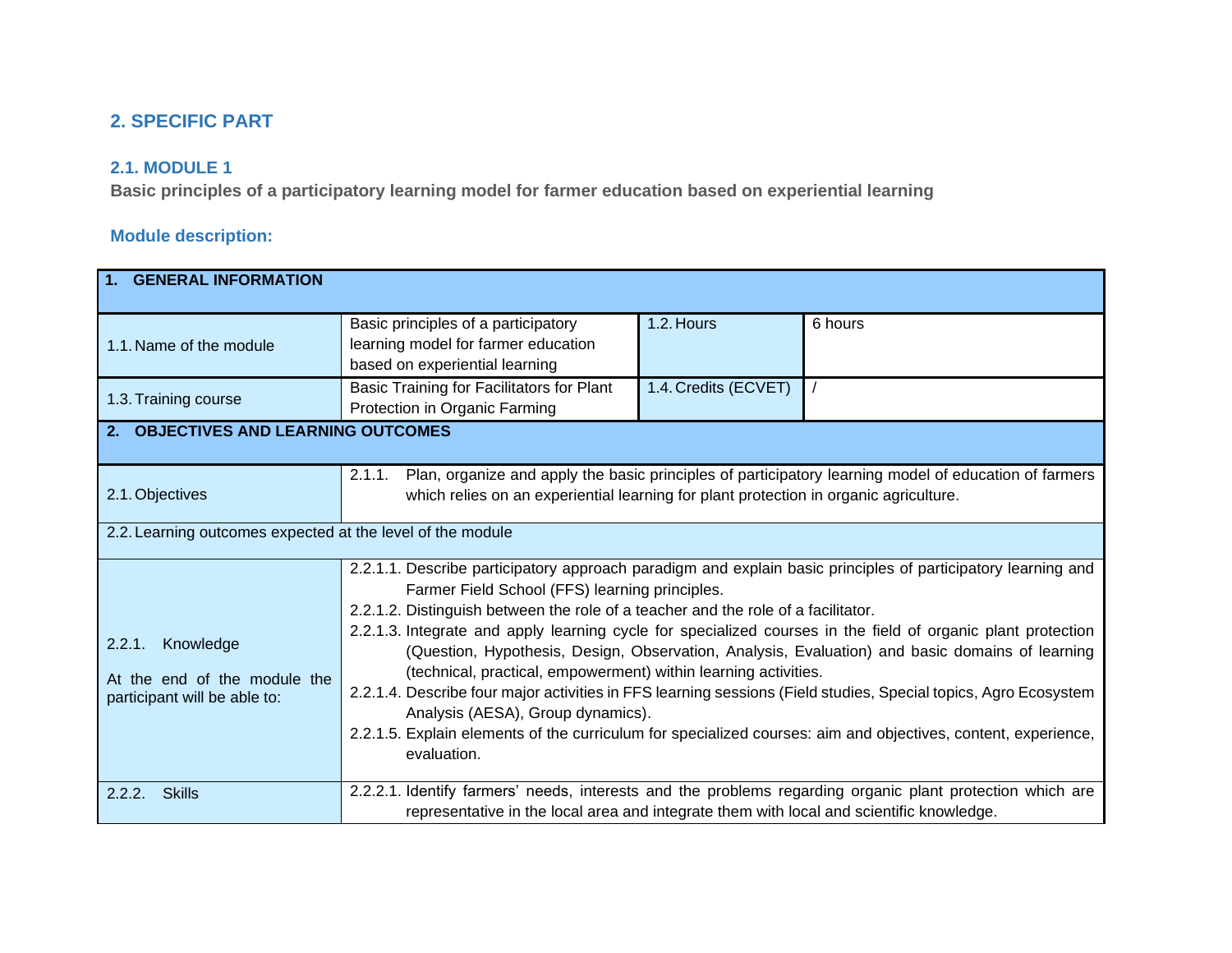| At the end of the module the<br>2.2.2.2. Form the learning group of participants (local farmers, external experts, other relevant stakeholders) |                  |                                 |                                                                                                                                                                                                                  |                   |                  |                |
|-------------------------------------------------------------------------------------------------------------------------------------------------|------------------|---------------------------------|------------------------------------------------------------------------------------------------------------------------------------------------------------------------------------------------------------------|-------------------|------------------|----------------|
|                                                                                                                                                 |                  | participant will be able to:    | and differentiate the role of the participants.                                                                                                                                                                  |                   |                  |                |
|                                                                                                                                                 |                  |                                 | 2.2.2.3. Apply participatory methods for joint planning, management, implementation, monitoring and                                                                                                              |                   |                  |                |
|                                                                                                                                                 |                  |                                 | evaluation of activities.                                                                                                                                                                                        |                   |                  |                |
|                                                                                                                                                 |                  |                                 | 2.2.2.4. Select and use relevant methods and exercises concerning specific context, target group, topic and<br>learning environment.                                                                             |                   |                  |                |
|                                                                                                                                                 |                  |                                 | 2.2.2.5. Structure and employ FFS key activities in each FFS session in time of growing/cropping season                                                                                                          |                   |                  |                |
|                                                                                                                                                 |                  |                                 | (cycle): field studies, special topics, agro-ecosystem analysis, and group dynamics.                                                                                                                             |                   |                  |                |
|                                                                                                                                                 |                  |                                 | 2.2.2.6. Implement group dynamics exercises to provoke observation, discussion, analysis, presentation,                                                                                                          |                   |                  |                |
|                                                                                                                                                 |                  |                                 | collective decision making and action.                                                                                                                                                                           |                   |                  |                |
| 2.2.2.7. Use ice breakers and energizers to regulate dynamics of the group and group climate according to<br>participants' experiences.         |                  |                                 |                                                                                                                                                                                                                  |                   |                  |                |
|                                                                                                                                                 |                  |                                 | 2.2.2.8. Coordinate monitoring and evaluation: identifying areas/subjects to monitor, selecting the indicators                                                                                                   |                   |                  |                |
| for monitoring and evaluation, designing data collection systems, collating, and tabulating data,                                               |                  |                                 |                                                                                                                                                                                                                  |                   |                  |                |
| analyzing, and interpreting the results, reporting, and using information/data for further planning.                                            |                  |                                 |                                                                                                                                                                                                                  |                   |                  |                |
| 2.2.2.9. Structure the curriculum within four key elements (aim and objectives, content, experience,                                            |                  |                                 |                                                                                                                                                                                                                  |                   |                  |                |
|                                                                                                                                                 |                  |                                 | evaluation) and components: topic, rationale, learning objective, learning outcome, content, activity,                                                                                                           |                   |                  |                |
|                                                                                                                                                 |                  |                                 | methods, materials, time needed, evaluation indicators.                                                                                                                                                          |                   |                  |                |
|                                                                                                                                                 |                  |                                 |                                                                                                                                                                                                                  |                   |                  |                |
|                                                                                                                                                 |                  |                                 | 2.2.3.1. Develop specialized courses concerning plant protection in organic farming, starting with project<br>awareness at community level, organizing a project group, conducting a participatory approach, and |                   |                  |                |
| 2.2.3.                                                                                                                                          | Competences      |                                 | reviewing the performance and conducting feedback for further planning at the end of the course.                                                                                                                 |                   |                  |                |
|                                                                                                                                                 |                  |                                 | 2.2.3.2. Manage to fine-tune curriculum with participants, reflecting local context and needs and evolving                                                                                                       |                   |                  |                |
|                                                                                                                                                 |                  | At the end of the module the    | activities through the growing season based on what is happening in the field and in the group.                                                                                                                  |                   |                  |                |
|                                                                                                                                                 |                  | participant will have acquired  | 2.2.3.3. Design and coordinate most suitable field studies/exercises based on local situation and management                                                                                                     |                   |                  |                |
|                                                                                                                                                 | will be able to: | responsibility and autonomy and | options.                                                                                                                                                                                                         |                   |                  |                |
|                                                                                                                                                 |                  |                                 | 2.2.3.4. Generate improvement of farmers' knowledge, confidence with problem solving and better decision-                                                                                                        |                   |                  |                |
|                                                                                                                                                 |                  |                                 | making skills, collaboration towards collective action and farmers' empowerment.                                                                                                                                 |                   |                  |                |
|                                                                                                                                                 |                  |                                 | 2.3. Module content broken down in detail by session schedule (syllabus)                                                                                                                                         |                   |                  |                |
|                                                                                                                                                 |                  |                                 |                                                                                                                                                                                                                  |                   |                  |                |
| Ses                                                                                                                                             |                  |                                 |                                                                                                                                                                                                                  | Learning          |                  |                |
| sion                                                                                                                                            | <b>Minutes</b>   | Content                         |                                                                                                                                                                                                                  | outcome<br>(2.2.) | Teaching method  | Material       |
|                                                                                                                                                 |                  |                                 | -Participatory approach paradigm and basic principles of                                                                                                                                                         | 2.2.1.1           | Frontal teaching | Flip-chart     |
| $\mathbf 1$                                                                                                                                     | 45 min           | the participatory learning      |                                                                                                                                                                                                                  | 2.2.2.1           | Plenary session  | <b>Markers</b> |
|                                                                                                                                                 |                  |                                 | -FFS approach and FFS learning principles                                                                                                                                                                        | 2.2.3.2           | Discussion       |                |
|                                                                                                                                                 |                  |                                 |                                                                                                                                                                                                                  |                   |                  |                |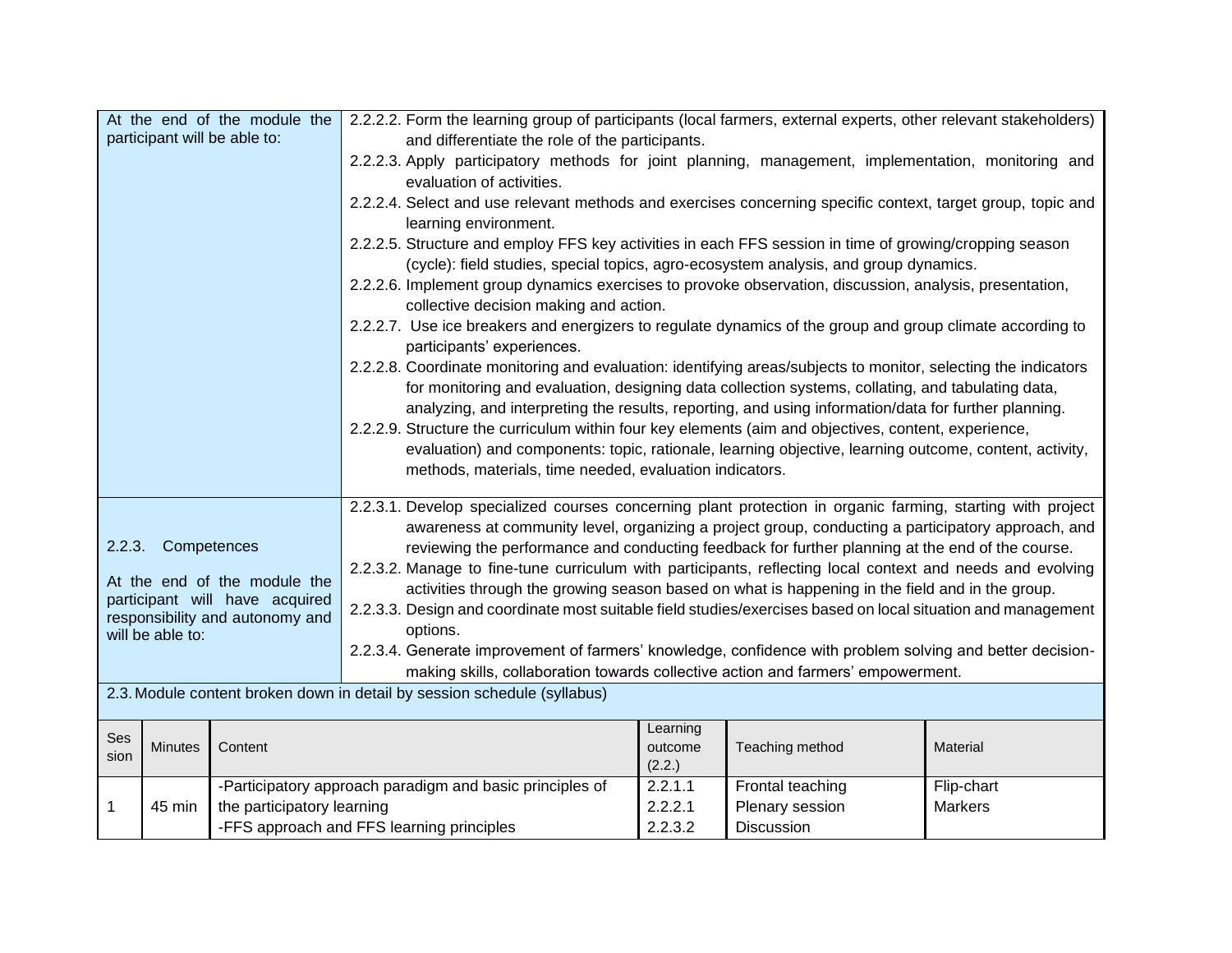|                |        | - Domains of learning: technical, practical, empowerment<br>within learning activities and their application in<br>participatory learning approach<br>-Process of the identification of farmer's needs, problems<br>interest - topic focus                                                                                                                                                                                                                                                                                                                                       |                                                                |                                                                                     |                                                           |
|----------------|--------|----------------------------------------------------------------------------------------------------------------------------------------------------------------------------------------------------------------------------------------------------------------------------------------------------------------------------------------------------------------------------------------------------------------------------------------------------------------------------------------------------------------------------------------------------------------------------------|----------------------------------------------------------------|-------------------------------------------------------------------------------------|-----------------------------------------------------------|
| $\overline{2}$ | 40 min | - Identification of the participants: local farmers, external<br>experts, other relevant stakeholders<br>-Group composition and development<br>-Roles of the participants<br>-Role of the facilitator                                                                                                                                                                                                                                                                                                                                                                            | 2.2.1.2<br>2.2.2.2                                             | Group work<br>Problem solving                                                       | Paper sheets<br>Memo pads<br><b>Markers</b>               |
| 3              | 90 min | -The importance of participants' experiences and<br>knowledge<br>-Dynamics of the group - learning process and activities<br>undertaken collectively by group members with<br>participatory methods: joint planning, management,<br>implementation, monitoring and evaluation of activities<br>-Group dynamics exercises within categories:<br>introduction/icebreakers, energizers, group formation,<br>collective decision making and problem solving,<br>listening/observation, analysis, structured interviewing,<br>diagraming, visualization, ranking, scoring, evaluation | 2.2.2.3<br>2.2.2.4<br>2.2.3.4                                  | Project and presentation<br>Role-Playing of group<br>dynamics exercises<br>Feedback | Flip-chart<br>Markers<br>Paper sheets<br>Memo pads        |
| 4              | 45 min | - Learning cycle for specialized courses in the field of<br>organic plant protection (Question, Hypothesis, Design,<br>Observation, Analysis, Evaluation)<br>- Importance of provoking discussion, observation, problem<br>solving, analysis, presentation and decision making among<br>the participants                                                                                                                                                                                                                                                                         | 2.2.1.3<br>2.2.2.5<br>2.2.2.6<br>2.2.3.2<br>2.2.3.3<br>2.2.3.4 | Lecture<br>Plenary session                                                          | Flip-chart<br><b>Markers</b><br>Paper sheets<br>Memo pads |
| 5              | 45 min | - Four elements of the curriculum for specialized courses:<br>aim and objectives, content, experience, evaluation<br>-Components of the curriculum for specialized courses:<br>topic, rationale, learning objective, learning outcome,                                                                                                                                                                                                                                                                                                                                           | 2.2.1.5<br>2.2.2.8<br>2.2.3.1                                  | Lecture<br>Case study<br>Presentation                                               | Flip-chart<br><b>Markers</b><br>Paper sheets<br>Memo pads |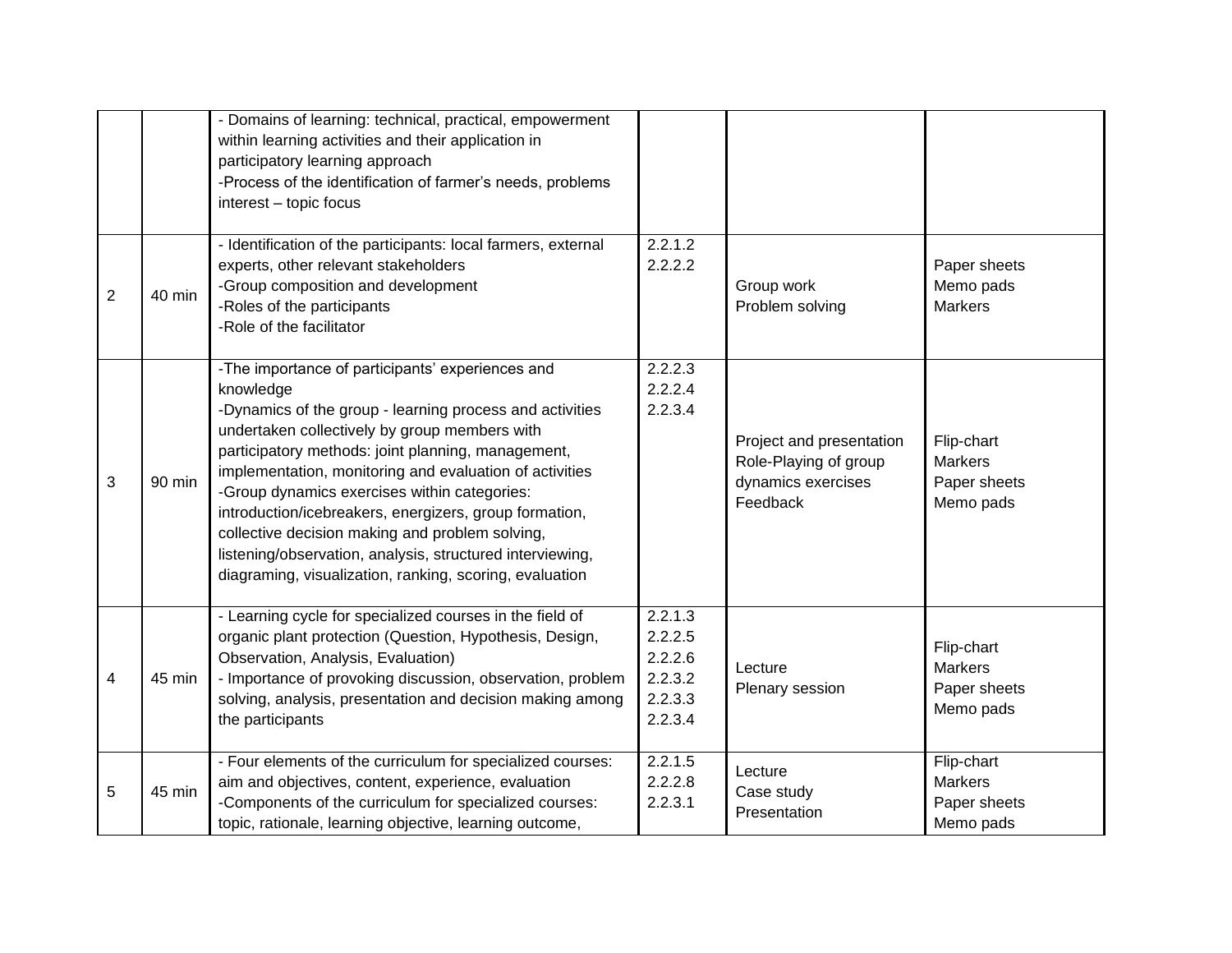| content, activity, methods, materials, time needed,                                                                                                                                                                                                                                                                                                                                                                                                                                                                            |                                                                                                                                                                                                                                                                                                                                           |                                          |                                                                      |                                                          |                                       |                                                              |
|--------------------------------------------------------------------------------------------------------------------------------------------------------------------------------------------------------------------------------------------------------------------------------------------------------------------------------------------------------------------------------------------------------------------------------------------------------------------------------------------------------------------------------|-------------------------------------------------------------------------------------------------------------------------------------------------------------------------------------------------------------------------------------------------------------------------------------------------------------------------------------------|------------------------------------------|----------------------------------------------------------------------|----------------------------------------------------------|---------------------------------------|--------------------------------------------------------------|
|                                                                                                                                                                                                                                                                                                                                                                                                                                                                                                                                |                                                                                                                                                                                                                                                                                                                                           | evaluation indicators                    |                                                                      |                                                          |                                       |                                                              |
| -Four major activities in FFS learning sessions (Field<br>studies, Special topics, Agro Ecosystem Analysis (AESA),<br>6<br>45 min<br>Group dynamics)                                                                                                                                                                                                                                                                                                                                                                           |                                                                                                                                                                                                                                                                                                                                           | 2.2.1.4<br>2.2.2.5<br>2.2.3.3<br>2.2.3.4 | Case study<br>Group work<br>Presentation                             | Internet<br>Flip-chart<br>Paper sheets<br><b>Markers</b> |                                       |                                                              |
| $\overline{7}$                                                                                                                                                                                                                                                                                                                                                                                                                                                                                                                 | - Participatory monitoring and evaluation: identifying<br>areas/subjects to monitor, selecting the indicators for<br>monitoring and evaluation, designing data collection<br>systems, collating, and tabulating data, analyzing, and<br>50 min<br>interpreting the results, reporting, and using<br>information/data for further planning |                                          |                                                                      | 2.2.2.7<br>2.2.3.4                                       | Research<br>Report<br>Problem solving | Flip-chart<br><b>Markers</b><br>Internet<br>Reading material |
| Presence at the module: classroom, field and on-line sessions attendance followed by<br>2.4.1.<br>mutual learning, exchanges of experiences and cooperation<br>Self-correcting quiz implementation<br>2.4.2.<br>2.4. Participant responsibilities<br>2.4.3.<br>Complete individual assignments<br>2.4.4.<br>Complete on-line survey at the end of the module                                                                                                                                                                   |                                                                                                                                                                                                                                                                                                                                           |                                          |                                                                      |                                                          |                                       |                                                              |
| 2.5.1.<br>Each of the learning outcomes (in 2.2.) should be evaluated with at least 1 or 2 relevant<br>questions/tasks/assignments using an on-line Self-correcting quiz (reach the minimum 60 %).<br>Recommendation: The learning process should comprise exercises, tasks, presentations, reporting<br>2.5. Evaluation methods<br>2.5.2.<br>etc. during which the facilitator can check the participant's understanding and ability to carry out<br>relevant tasks. For more evaluation methods see point 4 (below template) |                                                                                                                                                                                                                                                                                                                                           |                                          |                                                                      |                                                          |                                       |                                                              |
| 2.6.1.<br>On-line survey at the end of the module<br>2.6. Quality assurance methods<br>-self-evaluation (participants and facilitator)<br>that ensure the acquisition<br>-facilitator evaluation (participants)<br>of exit competences<br>-learning process evaluation (participants)                                                                                                                                                                                                                                          |                                                                                                                                                                                                                                                                                                                                           |                                          |                                                                      |                                                          |                                       |                                                              |
|                                                                                                                                                                                                                                                                                                                                                                                                                                                                                                                                |                                                                                                                                                                                                                                                                                                                                           | 3. LITERATURE AND SOURCES                |                                                                      |                                                          |                                       |                                                              |
|                                                                                                                                                                                                                                                                                                                                                                                                                                                                                                                                | 3.1. Required literature                                                                                                                                                                                                                                                                                                                  |                                          | <b>Title</b>                                                         |                                                          |                                       | <b>Availability</b>                                          |
|                                                                                                                                                                                                                                                                                                                                                                                                                                                                                                                                | via other media)                                                                                                                                                                                                                                                                                                                          | (available in the library and            | TOPPlant Training Manual for Plant Protection in Organic Agriculture |                                                          |                                       |                                                              |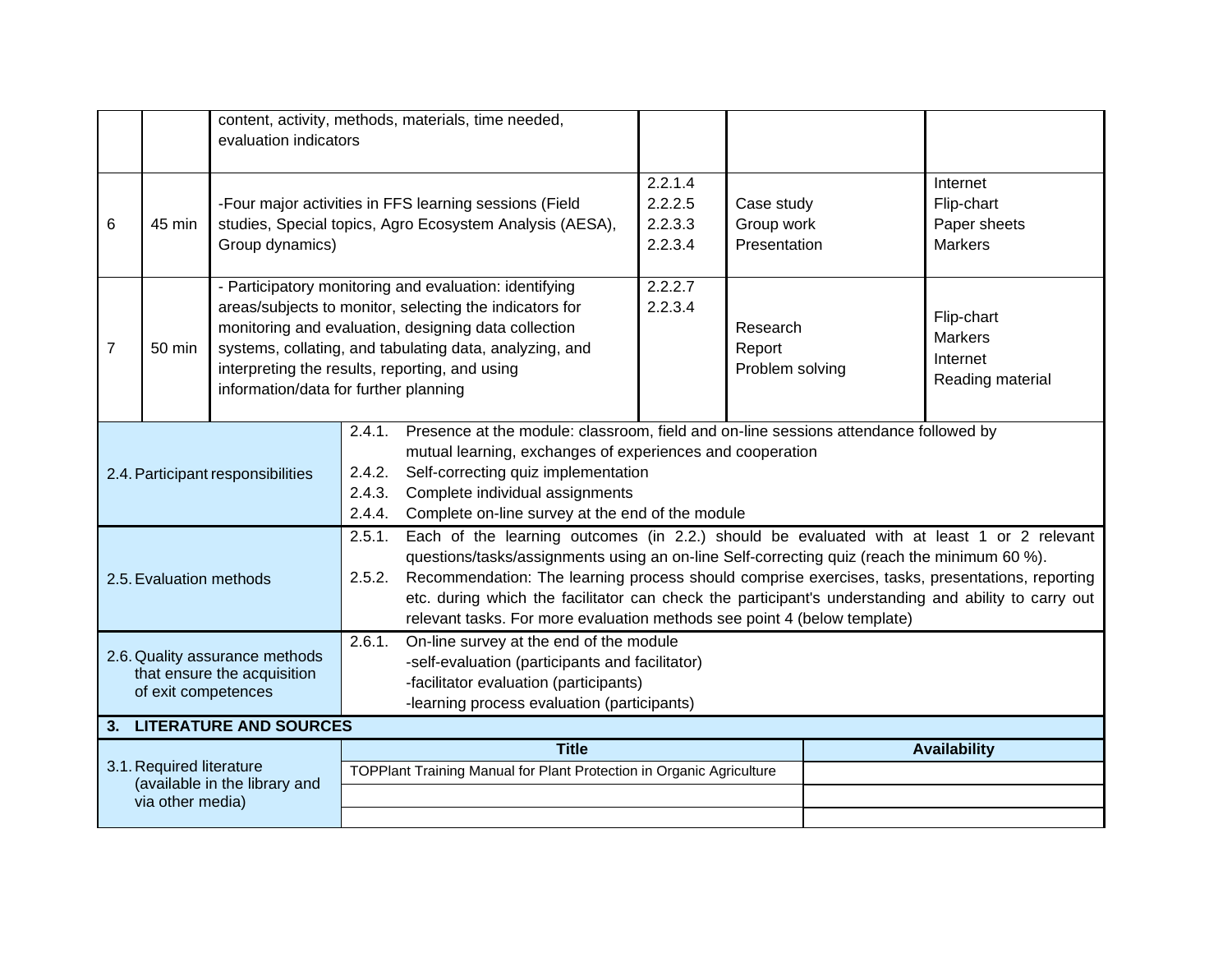|                            | <b>Title</b>                                                                                                                                                    | <b>Availability</b>                                                                |
|----------------------------|-----------------------------------------------------------------------------------------------------------------------------------------------------------------|------------------------------------------------------------------------------------|
|                            | Participatory methods Toolkit: A practitioner's manual                                                                                                          | https://archive.unu.edu/hq/library/Collection/P<br>DF_files/CRIS/PMT.pdf           |
|                            | Global Farmer Field School Platform                                                                                                                             | http://www.fao.org/farmer-field-<br>schools/overview/en/                           |
|                            | Pretty, J. N., and others (1995). A Trainer's Guide for Participatory<br>Learning in Action, International Institute for Environment and<br>Development, London | https://pubs.iied.org/sites/default/files/pdfs/mi<br>grate/6021IIED.pdf            |
|                            | FAO (2016). Farmer Field School Guidance Document. Planning for<br>quality programs, Rome                                                                       | http://www.fao.org/3/a-i5296e.pdf                                                  |
|                            | FAO (2001). Facilitating Scientific Method as follow-up for FFS<br>graduates, Community IPM                                                                     | http://www.fao.org/3/ca8266en/ca8266en.pdf                                         |
| 3.2 Recommended literature | FAO (2018). Integrated management of the Fall Armyworm on maize. A<br>guide for Farmer Field Schools in Africa, Rome                                            | http://www.fao.org/3/I8665EN/i8665en.pdf                                           |
|                            | Hagywara, T., and others (2011). Farmer Field School Implementation<br>Guide, Farm forestry and livelihood development, Kenya Forest Service                    | http://www.fao.org/3/i2561e/i2561e.pdf                                             |
|                            | <b>Encouraging Participation</b>                                                                                                                                | https://gsi.berkeley.edu/gsi-guide-<br>contents/discussion-intro/participation/    |
|                            | Group Work: Design Guidelines                                                                                                                                   | https://gsi.berkeley.edu/gsi-guide-<br>contents/discussion-intro/group-guidelines/ |
|                            | Group Work: Techniques                                                                                                                                          | https://gsi.berkeley.edu/gsi-guide-<br>contents/discussion-intro/group-techniques/ |
|                            | <b>Classroom Activities</b>                                                                                                                                     | https://gsi.berkeley.edu/gsi-guide-<br>contents/discussion-intro/activities/       |

- − Assignment
- − Report
- − Presentation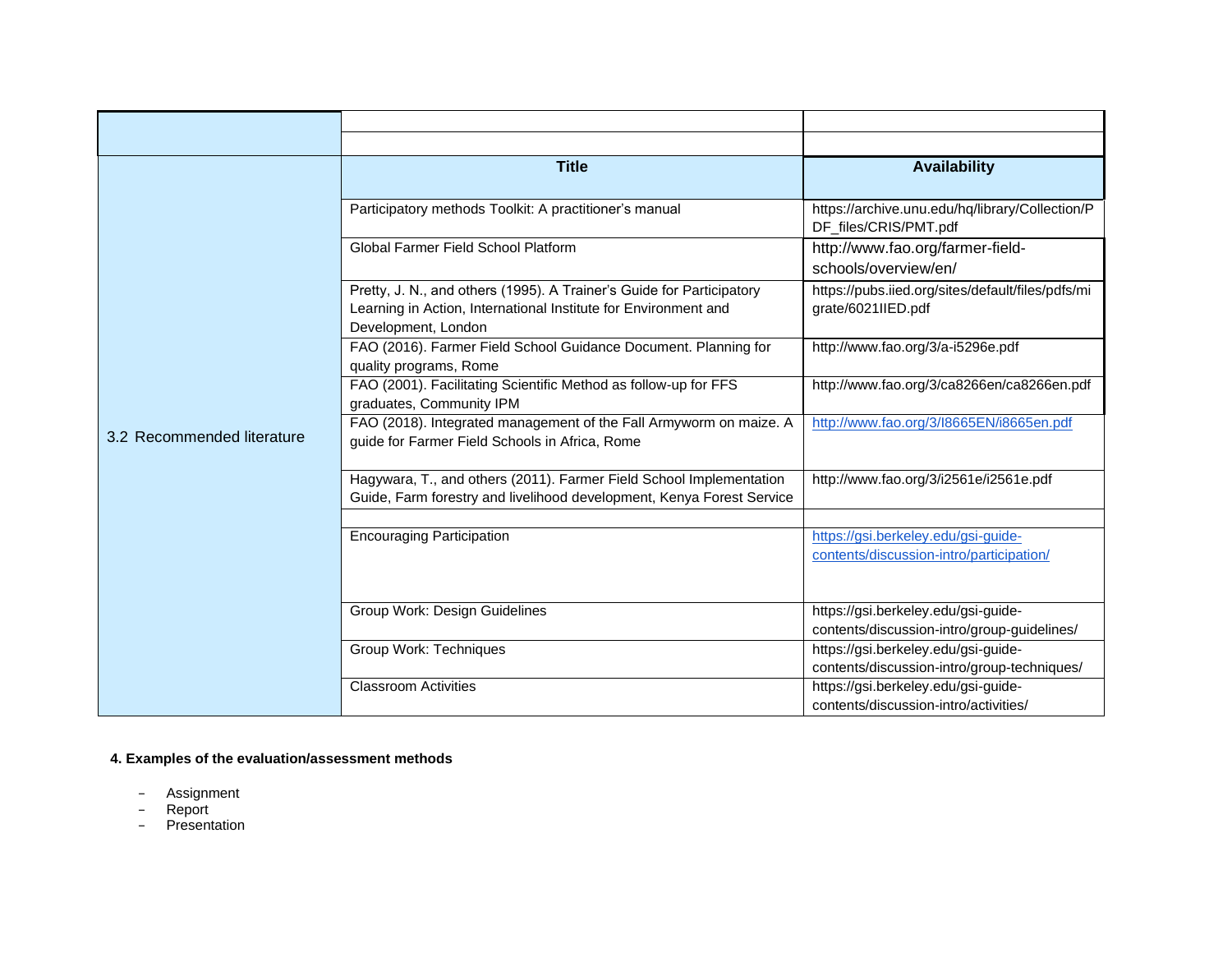- − Exercises (practical/written/oral)
- − Fieldwork
- − Project
- − Experimental work
- − Mentoring
- − Workshop
- − Portfolio (forms part of final assessment)
- − Practical
- − Project
- − Reflective diary
- − Research
- − Seminar paper(essay)
- − Written test
- − Examination (practical/oral/written)
- − Long essay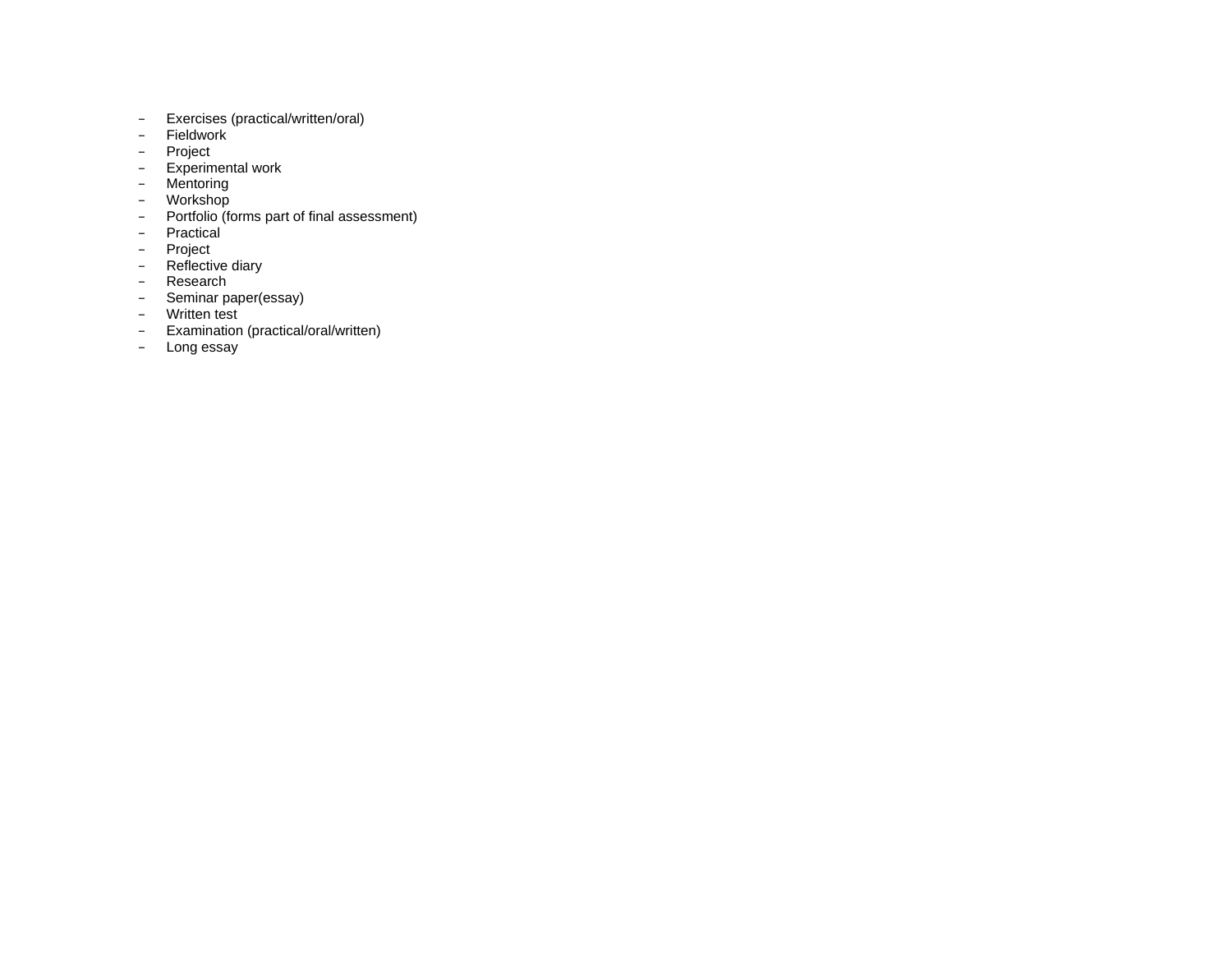## **2.2. MODULE 2**

**General approach to pests, diseases and weed management in biological agriculture**

| 1. GENERAL INFORMATION                                                                                        |                                                                                                                                                                                                                                                                                                                                                                                                                                              |                      |         |  |  |
|---------------------------------------------------------------------------------------------------------------|----------------------------------------------------------------------------------------------------------------------------------------------------------------------------------------------------------------------------------------------------------------------------------------------------------------------------------------------------------------------------------------------------------------------------------------------|----------------------|---------|--|--|
| 1.1. Name of the module                                                                                       | General approach to pests, diseases and<br>weed management in biological agriculture                                                                                                                                                                                                                                                                                                                                                         | 1.2. Hours           | 6 hours |  |  |
| 1.3. Training course                                                                                          | Basic Training for Facilitators for Plant<br>Protection in Organic Farming                                                                                                                                                                                                                                                                                                                                                                   | 1.4. Credits (ECVET) |         |  |  |
| 2. OBJECTIVES AND LEARNING OUTCOMES                                                                           |                                                                                                                                                                                                                                                                                                                                                                                                                                              |                      |         |  |  |
| 2.1. Objectives                                                                                               | 2.1.1.<br>At the end of the module the learner will have gained the knowledge and skills to be able to apply the basic<br>principles of organic plant protection, which relies on the three-step approach to pest, disease and weed<br>management.                                                                                                                                                                                           |                      |         |  |  |
| 2.2. Learning outcomes expected at the level of the module                                                    |                                                                                                                                                                                                                                                                                                                                                                                                                                              |                      |         |  |  |
| Knowledge<br>2.2.1.<br>At the end of the module the<br>participant will be able to:                           | 2.2.1.1. Explain the three-step approach to pest, disease and weed management in organic agriculture.<br>2.2.1.2. Discuss the importance of crop and management practices for pest, disease and weed prevention.<br>2.2.1.3. Describe monitoring methods and methods for pest and disease forecasting.<br>2.2.1.4. Compare the use of direct control measures for pest, disease and weed control in organic and<br>conventional agriculture. |                      |         |  |  |
| 2.2.2. Skills<br>At the end of the module the<br>participant will be able to:                                 | 2.2.2.1. Present examples of crop planning and management practices suitable for organic production.<br>2.2.2.2. Design an annual plan for monitoring pest, disease and weed development.<br>2.2.2.3. Demonstrate the application of plant protection products considering composition and frequency of<br>treatments and application techniques.<br>2.2.2.4. Adjust the quality of plant protection product application.                    |                      |         |  |  |
| 2.2.3.<br>Competences<br>At the end of the module the<br>participant will have<br>acquired responsibility and | 2.2.3.1. Plan and manage a plant protection strategy for different crop species in accordance with basic principles<br>of organic agriculture and EU regulation.<br>2.2.3.2. Create favorable conditions for regulation of pests, diseases, and weeds in organic production, using<br>appropriate crops and management practice.                                                                                                             |                      |         |  |  |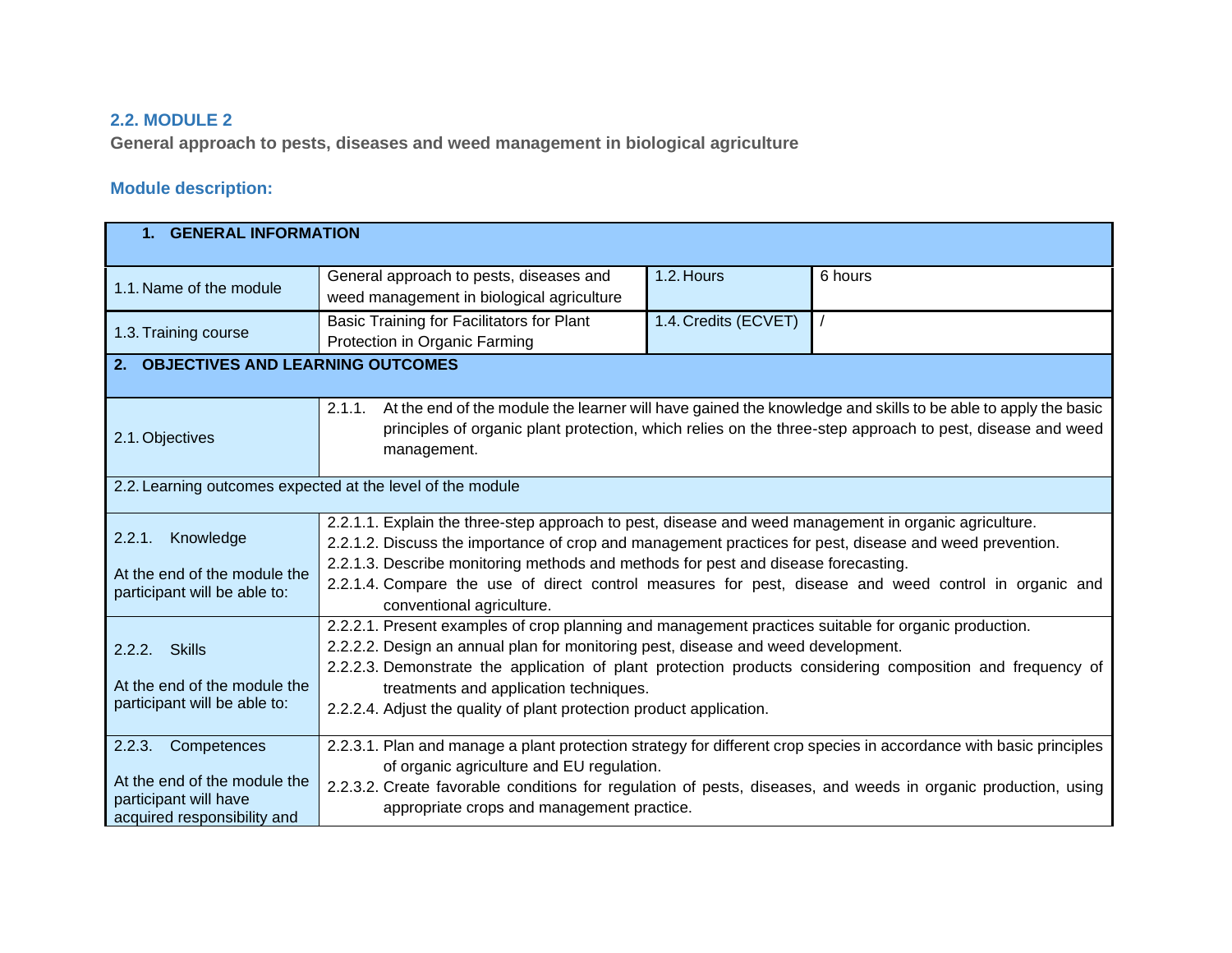| autonomy and will be able<br>2.2.3.3. Coordinate and perform monitoring of pest, disease and weed population and determine the need for |                |                                                    |                                                                                                            |                   |                  |                   |  |  |
|-----------------------------------------------------------------------------------------------------------------------------------------|----------------|----------------------------------------------------|------------------------------------------------------------------------------------------------------------|-------------------|------------------|-------------------|--|--|
| $\mathsf{to}:$                                                                                                                          |                |                                                    | direct measures implementation.                                                                            |                   |                  |                   |  |  |
|                                                                                                                                         |                |                                                    | 2.2.3.4. Determine suitable plant protection products, dosage, application method and application time for |                   |                  |                   |  |  |
|                                                                                                                                         |                |                                                    | regulation of pests and diseases in organic production.                                                    |                   |                  |                   |  |  |
|                                                                                                                                         |                |                                                    | 2.3. Module content broken down in detail by session schedule (syllabus)                                   |                   |                  |                   |  |  |
|                                                                                                                                         |                |                                                    |                                                                                                            |                   |                  |                   |  |  |
| Ses                                                                                                                                     |                |                                                    |                                                                                                            | Learning          |                  |                   |  |  |
| sion                                                                                                                                    | <b>Minutes</b> | Content                                            |                                                                                                            | outcome<br>(2.2.) | Teaching method  | Material          |  |  |
|                                                                                                                                         |                |                                                    | Basic principles of plant protection in organic agriculture                                                | 2.2.1.1           |                  | Flip-chart        |  |  |
| 1                                                                                                                                       | 60 min         |                                                    | based on a three-step approach. EU regulation on plant                                                     | 2.2.3.1.          | Lecture          | <b>Markers</b>    |  |  |
|                                                                                                                                         |                |                                                    | protection and weed control in organic agriculture.                                                        |                   | Research         | Internet          |  |  |
|                                                                                                                                         |                |                                                    | Prevention methods for plant protection in organic                                                         | 2.2.1.2.          |                  |                   |  |  |
|                                                                                                                                         |                |                                                    | agriculture - enhancing resilience and resistance. Influence                                               | 2.2.2.1.          |                  |                   |  |  |
|                                                                                                                                         |                |                                                    | of crop planning (site selection, cropping system, cultivar                                                | 2.2.3.2.          | Lecture          | <b>Markers</b>    |  |  |
| $\overline{2}$                                                                                                                          | 60 min         |                                                    | selection) and management practices (crop rotation, soil,                                                  |                   | Group work       | Paper sheets      |  |  |
|                                                                                                                                         |                |                                                    | and plant management) on the prevention of pest, disease                                                   |                   |                  |                   |  |  |
|                                                                                                                                         |                |                                                    | and weed outbreak and damage reduction.                                                                    |                   |                  |                   |  |  |
|                                                                                                                                         |                |                                                    | Importance of biodiversity enhancement for the regulation                                                  | 2.2.1.2.          |                  |                   |  |  |
|                                                                                                                                         |                |                                                    | of pests, diseases, and weeds in organic agriculture.                                                      | 2.2.2.1.          |                  | Exemplary video   |  |  |
| $\mathfrak{S}$                                                                                                                          | 60 min         |                                                    | Possible strategies for promoting biodiversity in different                                                | 2.2.3.2.          | Lecture          | Flip-chart        |  |  |
|                                                                                                                                         |                |                                                    | crops (cover cropping, intercropping, hedgerows, flower                                                    |                   | Individual tasks | <b>Markers</b>    |  |  |
|                                                                                                                                         |                | strips, insect habitats).                          |                                                                                                            |                   |                  |                   |  |  |
|                                                                                                                                         |                |                                                    | Typical symptoms of pests and disease attack. Monitoring                                                   | 2.2.1.3.          |                  |                   |  |  |
|                                                                                                                                         |                |                                                    | of pests, diseases, and weeds as a tool for making a                                                       | 2.2.2.2.          |                  | Magnifier         |  |  |
| $\overline{\mathbf{4}}$                                                                                                                 | 60 min         |                                                    | management decision and checking the success of applied                                                    | 2.2.3.3.          | Field work       | Pest and disease  |  |  |
|                                                                                                                                         |                | control strategy.                                  |                                                                                                            |                   |                  | manual            |  |  |
|                                                                                                                                         |                |                                                    |                                                                                                            | 2.2.1.3.          |                  | Exemplary video   |  |  |
| 5                                                                                                                                       | 60 min         |                                                    | Monitoring tools and techniques. Prognosis methods based                                                   | 2.2.2.2.          | Lecture          | Internet          |  |  |
|                                                                                                                                         |                |                                                    | on field scouting, climate data and pest/disease biology.                                                  | 2.2.3.3.          | Group work       | Paper sheets      |  |  |
|                                                                                                                                         |                |                                                    | Direct control measures for plant protection and weed                                                      | 2.2.1.4.          | Lecture          |                   |  |  |
|                                                                                                                                         |                |                                                    | control in organic agriculture. Plant protection products in                                               | 2.2.2.3.          | Field work       | Explanatory video |  |  |
| 6                                                                                                                                       |                | 60 min                                             | organic agriculture (basic principles and list). Application of                                            | 2.2.2.4.          |                  | Flip-chart        |  |  |
|                                                                                                                                         |                | PPP. Mechanical methods and suitable mechanization |                                                                                                            | 2.2.3.4.          | Individual tasks | <b>Markers</b>    |  |  |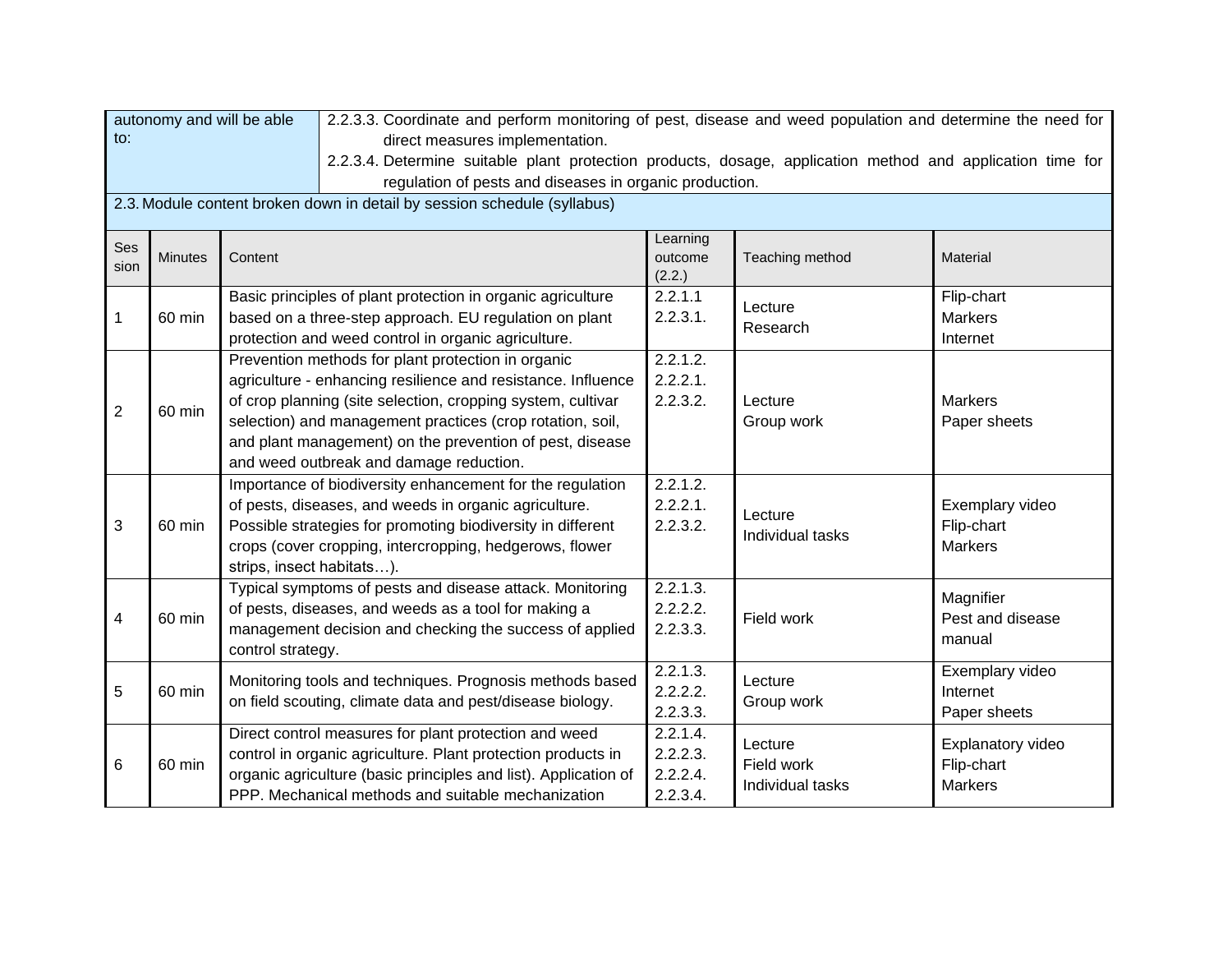| exchanges of experiences and cooperation<br>2.4. Participant<br>Self-correcting quiz implementation<br>2.4.2.<br>responsibilities<br>Complete individual assignments<br>2.4.3.<br>Complete on-line survey at the end of the module<br>2.4.4.<br>Each of the learning outcomes (in 2.2.) should be evaluated with at least 1 or 2 relevant<br>2.5.1.<br>questions/tasks/assignments using an on-line Self-correcting quiz (reach the minimum 60 %).<br>Recommendation: The learning process should comprise exercises, tasks, presentations, reporting etc.<br>2.5.2.<br>2.5. Evaluation methods<br>during which the facilitator can check the participant's understanding and ability to carry out relevant tasks.<br>For more evaluation methods see point 4 (below template)<br>2.5.3.<br>On-line survey at the end of the module<br>2.6.1.<br>2.6. Quality assurance<br>-self-evaluation (participants and facilitator)<br>methods that ensure the<br>-facilitator evaluation (participants)<br>acquisition of exit<br>competences<br>-learning process evaluation (participants)<br>3. LITERATURE AND SOURCES<br><b>Title</b><br><b>Availability</b><br>TOPPlant Training Manual for Plant Protection in Organic Agriculture<br>3.1. Required literature<br>(available in the library<br>and via other media)<br><b>Title</b><br><b>Availability</b><br>https://oekolandbau.de/landwirtschaft/pflanze<br>Plant protection in ecological farming (oekolandbau.de; German)<br>/spezieller-<br>pflanzenbau/gemuese/pflanzenschutz-und-<br>3.2. Recommended<br>unkrautregulierung/pflanzenschutz/<br>literature<br>Ökologischer Gemüsebau - "Handbuch für Beratung und Praxis" -<br>ISBN 978-3-934239-44-9<br>Reyhaneh Eghbal | Presence at the module: classroom, field and on-line sessions attendance followed by mutual learning,<br>2.4.1. |  |  |  |  |  |
|-------------------------------------------------------------------------------------------------------------------------------------------------------------------------------------------------------------------------------------------------------------------------------------------------------------------------------------------------------------------------------------------------------------------------------------------------------------------------------------------------------------------------------------------------------------------------------------------------------------------------------------------------------------------------------------------------------------------------------------------------------------------------------------------------------------------------------------------------------------------------------------------------------------------------------------------------------------------------------------------------------------------------------------------------------------------------------------------------------------------------------------------------------------------------------------------------------------------------------------------------------------------------------------------------------------------------------------------------------------------------------------------------------------------------------------------------------------------------------------------------------------------------------------------------------------------------------------------------------------------------------------------------------------------------------------------------------------------------------|-----------------------------------------------------------------------------------------------------------------|--|--|--|--|--|
|                                                                                                                                                                                                                                                                                                                                                                                                                                                                                                                                                                                                                                                                                                                                                                                                                                                                                                                                                                                                                                                                                                                                                                                                                                                                                                                                                                                                                                                                                                                                                                                                                                                                                                                               |                                                                                                                 |  |  |  |  |  |
|                                                                                                                                                                                                                                                                                                                                                                                                                                                                                                                                                                                                                                                                                                                                                                                                                                                                                                                                                                                                                                                                                                                                                                                                                                                                                                                                                                                                                                                                                                                                                                                                                                                                                                                               |                                                                                                                 |  |  |  |  |  |
|                                                                                                                                                                                                                                                                                                                                                                                                                                                                                                                                                                                                                                                                                                                                                                                                                                                                                                                                                                                                                                                                                                                                                                                                                                                                                                                                                                                                                                                                                                                                                                                                                                                                                                                               |                                                                                                                 |  |  |  |  |  |
|                                                                                                                                                                                                                                                                                                                                                                                                                                                                                                                                                                                                                                                                                                                                                                                                                                                                                                                                                                                                                                                                                                                                                                                                                                                                                                                                                                                                                                                                                                                                                                                                                                                                                                                               |                                                                                                                 |  |  |  |  |  |
|                                                                                                                                                                                                                                                                                                                                                                                                                                                                                                                                                                                                                                                                                                                                                                                                                                                                                                                                                                                                                                                                                                                                                                                                                                                                                                                                                                                                                                                                                                                                                                                                                                                                                                                               |                                                                                                                 |  |  |  |  |  |
|                                                                                                                                                                                                                                                                                                                                                                                                                                                                                                                                                                                                                                                                                                                                                                                                                                                                                                                                                                                                                                                                                                                                                                                                                                                                                                                                                                                                                                                                                                                                                                                                                                                                                                                               |                                                                                                                 |  |  |  |  |  |
|                                                                                                                                                                                                                                                                                                                                                                                                                                                                                                                                                                                                                                                                                                                                                                                                                                                                                                                                                                                                                                                                                                                                                                                                                                                                                                                                                                                                                                                                                                                                                                                                                                                                                                                               |                                                                                                                 |  |  |  |  |  |
|                                                                                                                                                                                                                                                                                                                                                                                                                                                                                                                                                                                                                                                                                                                                                                                                                                                                                                                                                                                                                                                                                                                                                                                                                                                                                                                                                                                                                                                                                                                                                                                                                                                                                                                               |                                                                                                                 |  |  |  |  |  |
|                                                                                                                                                                                                                                                                                                                                                                                                                                                                                                                                                                                                                                                                                                                                                                                                                                                                                                                                                                                                                                                                                                                                                                                                                                                                                                                                                                                                                                                                                                                                                                                                                                                                                                                               |                                                                                                                 |  |  |  |  |  |
|                                                                                                                                                                                                                                                                                                                                                                                                                                                                                                                                                                                                                                                                                                                                                                                                                                                                                                                                                                                                                                                                                                                                                                                                                                                                                                                                                                                                                                                                                                                                                                                                                                                                                                                               |                                                                                                                 |  |  |  |  |  |
|                                                                                                                                                                                                                                                                                                                                                                                                                                                                                                                                                                                                                                                                                                                                                                                                                                                                                                                                                                                                                                                                                                                                                                                                                                                                                                                                                                                                                                                                                                                                                                                                                                                                                                                               |                                                                                                                 |  |  |  |  |  |
|                                                                                                                                                                                                                                                                                                                                                                                                                                                                                                                                                                                                                                                                                                                                                                                                                                                                                                                                                                                                                                                                                                                                                                                                                                                                                                                                                                                                                                                                                                                                                                                                                                                                                                                               |                                                                                                                 |  |  |  |  |  |
|                                                                                                                                                                                                                                                                                                                                                                                                                                                                                                                                                                                                                                                                                                                                                                                                                                                                                                                                                                                                                                                                                                                                                                                                                                                                                                                                                                                                                                                                                                                                                                                                                                                                                                                               |                                                                                                                 |  |  |  |  |  |
|                                                                                                                                                                                                                                                                                                                                                                                                                                                                                                                                                                                                                                                                                                                                                                                                                                                                                                                                                                                                                                                                                                                                                                                                                                                                                                                                                                                                                                                                                                                                                                                                                                                                                                                               |                                                                                                                 |  |  |  |  |  |
|                                                                                                                                                                                                                                                                                                                                                                                                                                                                                                                                                                                                                                                                                                                                                                                                                                                                                                                                                                                                                                                                                                                                                                                                                                                                                                                                                                                                                                                                                                                                                                                                                                                                                                                               |                                                                                                                 |  |  |  |  |  |
|                                                                                                                                                                                                                                                                                                                                                                                                                                                                                                                                                                                                                                                                                                                                                                                                                                                                                                                                                                                                                                                                                                                                                                                                                                                                                                                                                                                                                                                                                                                                                                                                                                                                                                                               |                                                                                                                 |  |  |  |  |  |
|                                                                                                                                                                                                                                                                                                                                                                                                                                                                                                                                                                                                                                                                                                                                                                                                                                                                                                                                                                                                                                                                                                                                                                                                                                                                                                                                                                                                                                                                                                                                                                                                                                                                                                                               |                                                                                                                 |  |  |  |  |  |
|                                                                                                                                                                                                                                                                                                                                                                                                                                                                                                                                                                                                                                                                                                                                                                                                                                                                                                                                                                                                                                                                                                                                                                                                                                                                                                                                                                                                                                                                                                                                                                                                                                                                                                                               |                                                                                                                 |  |  |  |  |  |
|                                                                                                                                                                                                                                                                                                                                                                                                                                                                                                                                                                                                                                                                                                                                                                                                                                                                                                                                                                                                                                                                                                                                                                                                                                                                                                                                                                                                                                                                                                                                                                                                                                                                                                                               |                                                                                                                 |  |  |  |  |  |
|                                                                                                                                                                                                                                                                                                                                                                                                                                                                                                                                                                                                                                                                                                                                                                                                                                                                                                                                                                                                                                                                                                                                                                                                                                                                                                                                                                                                                                                                                                                                                                                                                                                                                                                               |                                                                                                                 |  |  |  |  |  |
|                                                                                                                                                                                                                                                                                                                                                                                                                                                                                                                                                                                                                                                                                                                                                                                                                                                                                                                                                                                                                                                                                                                                                                                                                                                                                                                                                                                                                                                                                                                                                                                                                                                                                                                               |                                                                                                                 |  |  |  |  |  |
|                                                                                                                                                                                                                                                                                                                                                                                                                                                                                                                                                                                                                                                                                                                                                                                                                                                                                                                                                                                                                                                                                                                                                                                                                                                                                                                                                                                                                                                                                                                                                                                                                                                                                                                               |                                                                                                                 |  |  |  |  |  |
|                                                                                                                                                                                                                                                                                                                                                                                                                                                                                                                                                                                                                                                                                                                                                                                                                                                                                                                                                                                                                                                                                                                                                                                                                                                                                                                                                                                                                                                                                                                                                                                                                                                                                                                               |                                                                                                                 |  |  |  |  |  |
|                                                                                                                                                                                                                                                                                                                                                                                                                                                                                                                                                                                                                                                                                                                                                                                                                                                                                                                                                                                                                                                                                                                                                                                                                                                                                                                                                                                                                                                                                                                                                                                                                                                                                                                               |                                                                                                                 |  |  |  |  |  |
|                                                                                                                                                                                                                                                                                                                                                                                                                                                                                                                                                                                                                                                                                                                                                                                                                                                                                                                                                                                                                                                                                                                                                                                                                                                                                                                                                                                                                                                                                                                                                                                                                                                                                                                               |                                                                                                                 |  |  |  |  |  |
|                                                                                                                                                                                                                                                                                                                                                                                                                                                                                                                                                                                                                                                                                                                                                                                                                                                                                                                                                                                                                                                                                                                                                                                                                                                                                                                                                                                                                                                                                                                                                                                                                                                                                                                               |                                                                                                                 |  |  |  |  |  |
|                                                                                                                                                                                                                                                                                                                                                                                                                                                                                                                                                                                                                                                                                                                                                                                                                                                                                                                                                                                                                                                                                                                                                                                                                                                                                                                                                                                                                                                                                                                                                                                                                                                                                                                               |                                                                                                                 |  |  |  |  |  |
|                                                                                                                                                                                                                                                                                                                                                                                                                                                                                                                                                                                                                                                                                                                                                                                                                                                                                                                                                                                                                                                                                                                                                                                                                                                                                                                                                                                                                                                                                                                                                                                                                                                                                                                               |                                                                                                                 |  |  |  |  |  |
|                                                                                                                                                                                                                                                                                                                                                                                                                                                                                                                                                                                                                                                                                                                                                                                                                                                                                                                                                                                                                                                                                                                                                                                                                                                                                                                                                                                                                                                                                                                                                                                                                                                                                                                               |                                                                                                                 |  |  |  |  |  |
|                                                                                                                                                                                                                                                                                                                                                                                                                                                                                                                                                                                                                                                                                                                                                                                                                                                                                                                                                                                                                                                                                                                                                                                                                                                                                                                                                                                                                                                                                                                                                                                                                                                                                                                               |                                                                                                                 |  |  |  |  |  |
|                                                                                                                                                                                                                                                                                                                                                                                                                                                                                                                                                                                                                                                                                                                                                                                                                                                                                                                                                                                                                                                                                                                                                                                                                                                                                                                                                                                                                                                                                                                                                                                                                                                                                                                               |                                                                                                                 |  |  |  |  |  |
|                                                                                                                                                                                                                                                                                                                                                                                                                                                                                                                                                                                                                                                                                                                                                                                                                                                                                                                                                                                                                                                                                                                                                                                                                                                                                                                                                                                                                                                                                                                                                                                                                                                                                                                               |                                                                                                                 |  |  |  |  |  |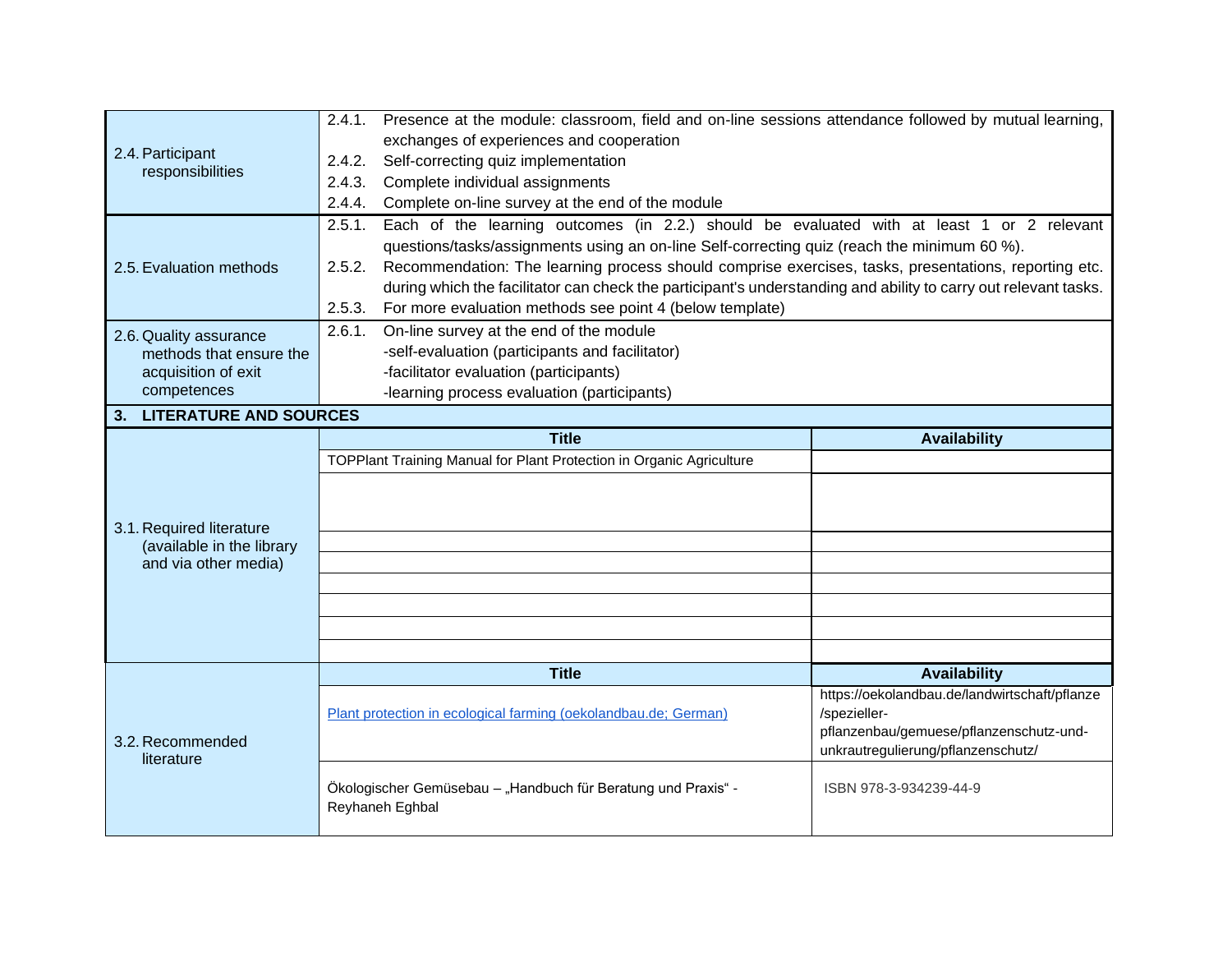| ATLAS DER KRANKHEITEN, SCHÄDLINGE UND NÜTZLINGE IN OBST-                                                                               | Stocker Verlag ISBN 978-3-7020-1489-6      |
|----------------------------------------------------------------------------------------------------------------------------------------|--------------------------------------------|
| UND WEINBAU; Fischer-Colbrie / Groß / Hluchy / Hofmann / Pleininger /                                                                  |                                            |
| Stolz - Österreich                                                                                                                     |                                            |
| Pflanzenschutz im integrierten Obstbau - Friedrich/Rode - Deutschland                                                                  | ISBN 978-3800155415                        |
| Erfolgreicher Obstbau - Wurm/Lafer/Kickenweiz/Rühmer/Steinbauer -<br>Österreich                                                        | ISBN 978-3704023810                        |
| *Bio Kernobst Fibel - LWK Steiermark                                                                                                   | http://www.obstland.at/?id=2500%2C107183   |
| *Bio Steinobst Fibel - LWK Steiermark                                                                                                  | 3%2C%2C (downloads),                       |
|                                                                                                                                        | http://www.kernteam.at/?id=2500%2C107269   |
|                                                                                                                                        | 8%2C%2C                                    |
|                                                                                                                                        |                                            |
| *Bioleitfäden vom Südtiroler Beratungsring (Themenschwerpunkte: Apfel,                                                                 | https://www.beratungsring.org/info/organi  |
| Weinbau, Applikationsechnik, etc)                                                                                                      | sation/broschueren/bioanbau.html           |
|                                                                                                                                        |                                            |
| *Krankheiten und Schädlinge im Obstbau - Eine Sammlung von<br>Merkblättern publiziert in der Schweizerischen Zeitschrift für Obst- und | https://obstundweinbau.ch/                 |
| Weinbau - FAW, RAC - Schweiz                                                                                                           |                                            |
|                                                                                                                                        | https://www.agridea.ch/old/de/fachbereic   |
| *Bestimmungshilfen für Freilandkontrollen im Apfelanbau - Arbeitsgruppe für                                                            | he/fachbereiche/pflanzenbau/obstbau/       |
| integrierte Bekämpfung im Obstbau - Schweiz                                                                                            |                                            |
|                                                                                                                                        | https://www.beratungsring.org/info/organi  |
| *Fachzeitschriften (Besseres Obst - Österreich, Obstbau*Weinbau -                                                                      | sation/obstbauweinbau.html                 |
| Fachmagazin vom Südtiroler Beratungsring, Zeitschrift für Obst- und<br>Weinbau - Schweiz, Obstbau - Deutschland)                       |                                            |
|                                                                                                                                        |                                            |
| * Aussendungen, Newsletter:                                                                                                            |                                            |
| - Info Obst der LWK Steiermark                                                                                                         |                                            |
|                                                                                                                                        | https://www.beratungsring.org/info/organi  |
|                                                                                                                                        | sation/nationaler-aktionsplan/2020.html    |
| - Rundschreiben Apfel vom Südtiroler Beratungsring                                                                                     |                                            |
|                                                                                                                                        |                                            |
| - Schweizer Bio-PSM-Bulettin                                                                                                           | https://www.bioaktuell.ch/pflanzenbau/ob   |
|                                                                                                                                        | stbau/pflanzenschutz-                      |
|                                                                                                                                        | obst/obstbulletins/bioobstbaubulletin.html |
| - Die steirischen Beerengärten der LWK Steiermark                                                                                      |                                            |
|                                                                                                                                        |                                            |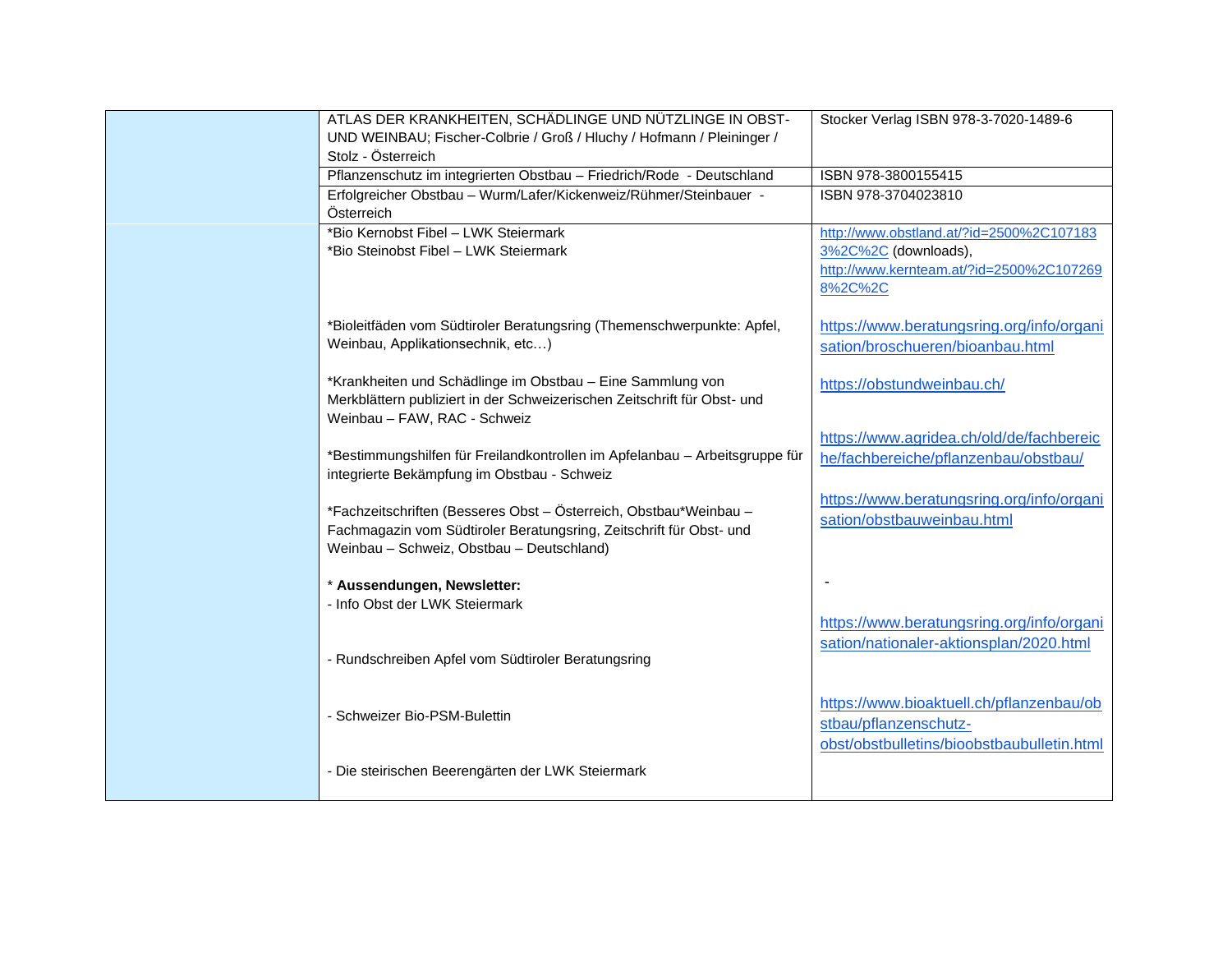|  | https://stmk.lko.at/anbauempfehlungen- |
|--|----------------------------------------|
|  | zum-beerenobst-im-                     |
|  | oktober+2500+2484654                   |

- − Assignment<br>− Report
- − Report<br>− Present
- − Presentation
- − Exercises (practical/written/oral)
- − Fieldwork
- − Project
- − Experimental work
- − Mentoring
- − Workshop
- − Portfolio (forms part of final assessment)
- − Practical
- − Project
- − Reflective diary
- − Research
- − Seminar paper(essay)
- − Written test
- − Examination (practical/oral/written)
- − Long essay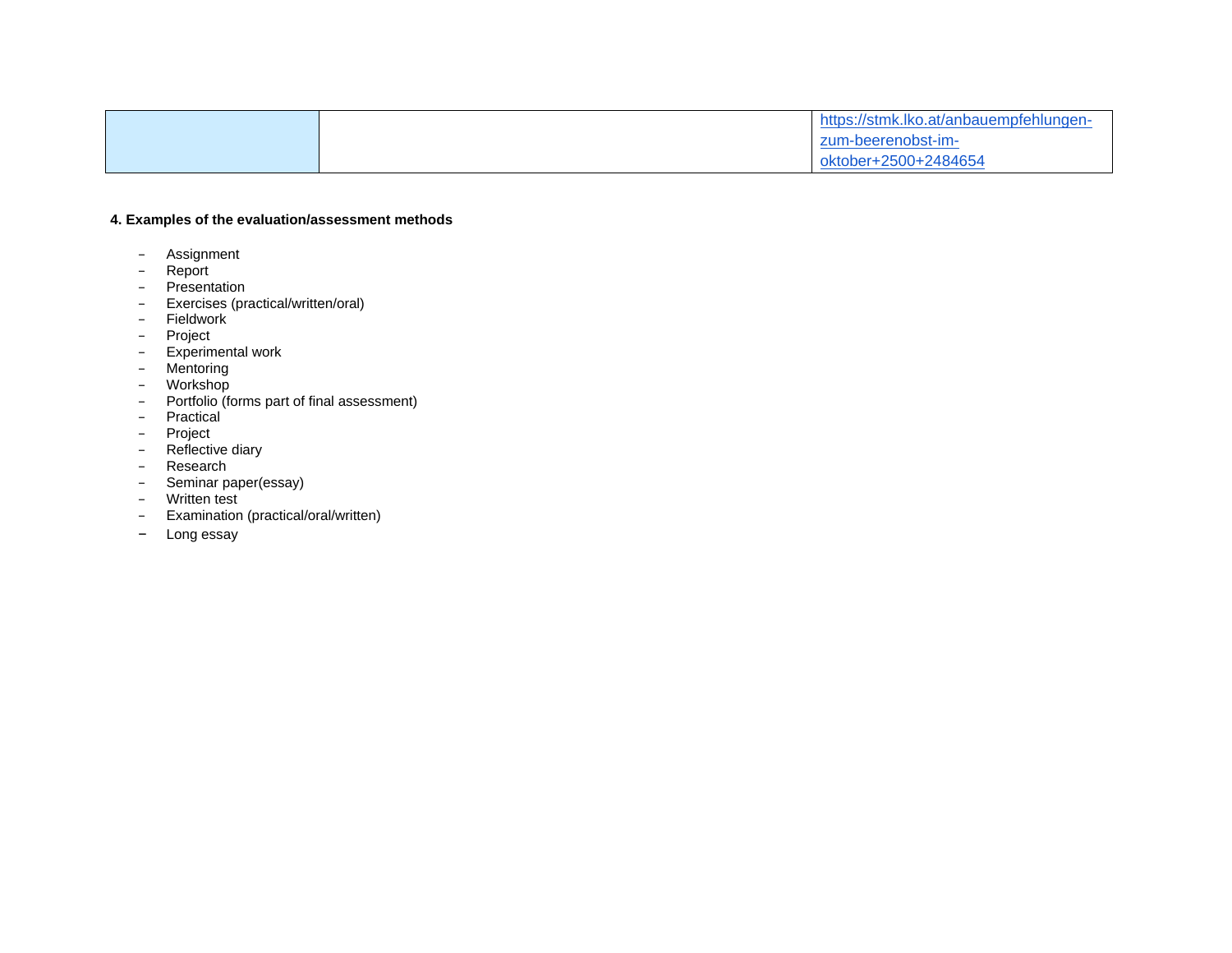### **2.3. MODULE 3**

**Tools to manage PESTS**

| 1. GENERAL INFORMATION                                                                  |                                                                                                                                                                                                                                                                                                                                                                                                                                                                                  |                      |         |  |  |
|-----------------------------------------------------------------------------------------|----------------------------------------------------------------------------------------------------------------------------------------------------------------------------------------------------------------------------------------------------------------------------------------------------------------------------------------------------------------------------------------------------------------------------------------------------------------------------------|----------------------|---------|--|--|
| 1.1. Name of the module                                                                 | Tools to manage PESTS                                                                                                                                                                                                                                                                                                                                                                                                                                                            | 1.2. Hours           | 6 hours |  |  |
| 1.3. Training course                                                                    | Basic Training for Facilitators for Plant<br>Protection in Organic Farming                                                                                                                                                                                                                                                                                                                                                                                                       | 1.4. Credits (ECVET) |         |  |  |
| 2. OBJECTIVES AND LEARNING OUTCOMES                                                     |                                                                                                                                                                                                                                                                                                                                                                                                                                                                                  |                      |         |  |  |
| 2.1. Objectives                                                                         | At the end of the module the learner will have gained basic skills to be able to apply measures to prevent<br>2.1.1.<br>pest outbreak, to minimize the damage, to identify pest problems and to reduce damage by applying<br>available tools for pest control.                                                                                                                                                                                                                   |                      |         |  |  |
| 2.2. Learning outcomes expected at the level of the module                              |                                                                                                                                                                                                                                                                                                                                                                                                                                                                                  |                      |         |  |  |
| Knowledge<br>2.2.1.<br>At the end of the module the<br>participant will be able to:     | 2.2.1.1. Describe the agro-technical practices that contribute to prevention of pest outbreaks.<br>2.2.1.2. Compare techniques for conservation and enhancing natural enemies.<br>2.2.1.3. Explain the advantages and disadvantages of different methods and products for pest control.<br>2.2.1.4. Classify the pests into different groups based on their morphology and damages.                                                                                              |                      |         |  |  |
| <b>Skills</b><br>2.2.2.<br>At the end of the module the<br>participant will be able to: | 2.2.2.1. Implement the appropriate agro-technical practice that contributes to the prevention of pest outbreak.<br>2.2.2.2. Identify the appropriate technique to be applied for conservation of natural enemies under different<br>circumstances.<br>2.2.2.3. Identify the pest based on their morphological features and the symptoms of damages.<br>2.2.2.4. Choose the appropriate method and product for pest control in specific conditions of agricultural<br>production. |                      |         |  |  |
| Competences<br>2.2.3.<br>At the end of the module the<br>participant will have acquired | 2.2.3.1. Predict the effect of implementation of different agro-technical methods on pest population under<br>specific agro-climatic conditions.<br>2.2.3.2. Manage techniques to preserve and conserve natural enemies in specific agricultural production.<br>2.2.3.3. Coordinate the monitoring of the pests, identify them, and decide on actions that need to be taken to<br>preserve yield and prevent economic damages in specific conditions of agricultural production. |                      |         |  |  |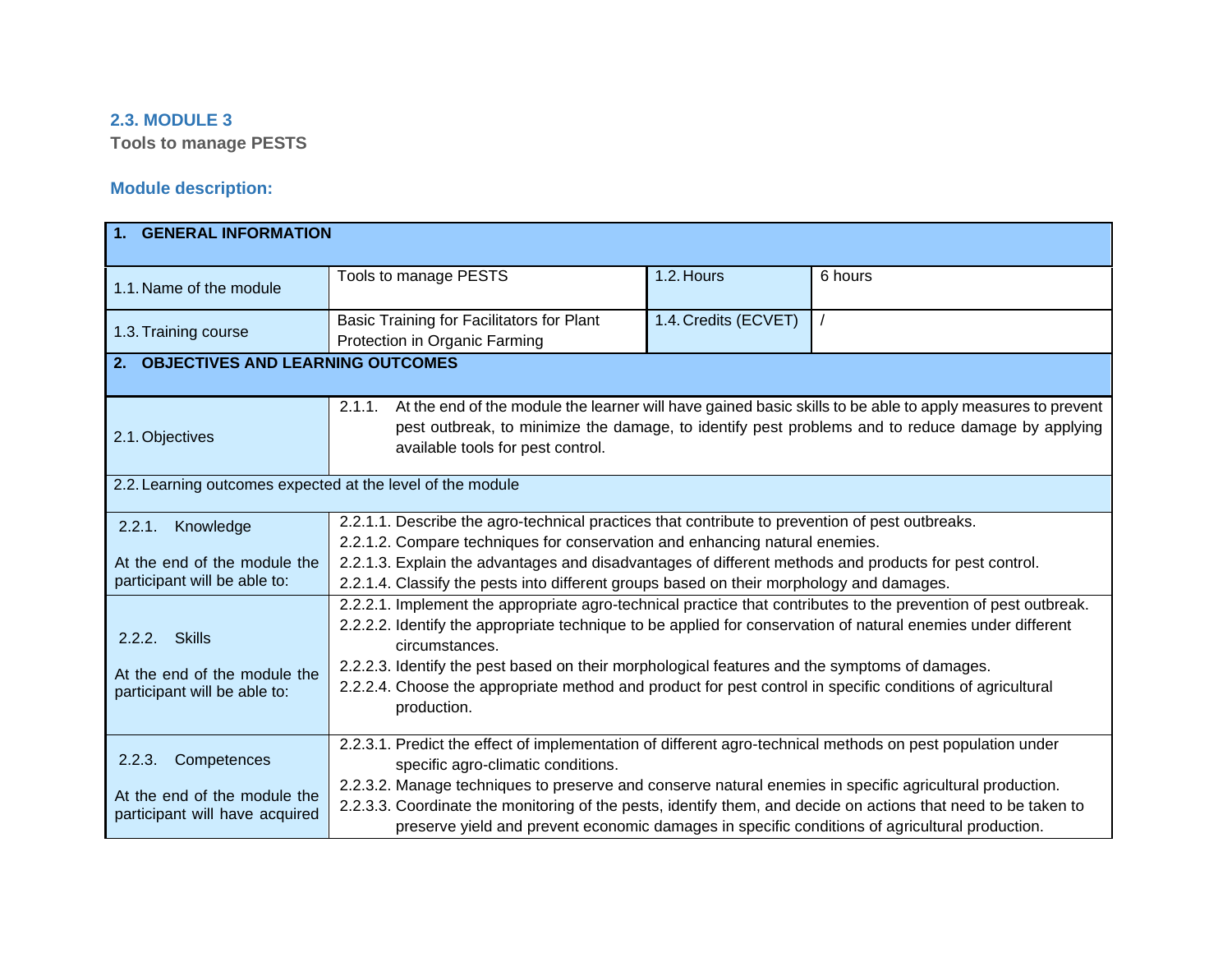| responsibility and autonomy<br>2.2.3.4. Select and recommend the appropriate methods and products to be applied to keep pest population |                      |                                                                                                                                                                             |                                                                                                                                                                                                                                                                                                                                                                                               |                                                                         |                                                      |                                                                                                                                 |
|-----------------------------------------------------------------------------------------------------------------------------------------|----------------------|-----------------------------------------------------------------------------------------------------------------------------------------------------------------------------|-----------------------------------------------------------------------------------------------------------------------------------------------------------------------------------------------------------------------------------------------------------------------------------------------------------------------------------------------------------------------------------------------|-------------------------------------------------------------------------|------------------------------------------------------|---------------------------------------------------------------------------------------------------------------------------------|
|                                                                                                                                         | and will be able to: |                                                                                                                                                                             | below economic threshold.                                                                                                                                                                                                                                                                                                                                                                     |                                                                         |                                                      |                                                                                                                                 |
|                                                                                                                                         |                      |                                                                                                                                                                             | 2.3. Module content broken down in detail by session schedule (syllabus)                                                                                                                                                                                                                                                                                                                      |                                                                         |                                                      |                                                                                                                                 |
| Ses<br>sion                                                                                                                             | <b>Minutes</b>       | Content                                                                                                                                                                     |                                                                                                                                                                                                                                                                                                                                                                                               | Learning<br>outcome<br>(2.2.)                                           | Teaching method                                      | Material                                                                                                                        |
| 1                                                                                                                                       | 60 min               | - Pest identification and classification based on the<br>morphology and on the damages (key skills for fast<br>identification)<br>- Methods and examples of pest monitoring |                                                                                                                                                                                                                                                                                                                                                                                               | 2.2.1.4.<br>2.2.2.3.<br>2.2.3.3.                                        | Lecture<br><b>Practical work</b><br>Individual tasks | Flip chart<br>Material (insects)<br>prepared by teacher<br>Magnifier (or<br>stereomicroscope)<br><b>Markers</b><br>Paper sheets |
| $\overline{2}$                                                                                                                          | 60 min               |                                                                                                                                                                             | - Identifying the agro-technical practices that contribute to<br>prevention of pest outbreaks and reduce pest damage: use<br>the resistant varieties, crop rotation, companion planting,<br>- Techniques for conservation and enhancing the natural<br>enemies (flower strips, mulching, cover crops,<br>intercropping; ecological infrastructure)                                            | 2.2.1.1.<br>2.2.1.2.<br>$2.2.2.1$ .<br>2.2.2.2.<br>2.2.3.1.<br>2.2.3.2. | <b>Discussion</b><br>Case study<br>Presentation      | Internet<br>Flip chart<br><b>Markers</b><br>Paper sheets                                                                        |
| 3                                                                                                                                       | 60 min               | means), nets                                                                                                                                                                | - Mechanical method of pest control:- examples of<br>available methods for different crops;<br>- Physical methods for pest control: Use of temperature,<br>humidity, odors (feeding attractants, sexual attractants,<br>arrestants, repellents etc.), colors (visual cards or other<br>- Strategies for pest control: push-pull strategy, confusion,<br>use of sterile insect technique (SIT) | 2.2.1.3.<br>2.2.2.4.<br>2.2.3.4.                                        | Lecture<br>Group work                                | Internet<br>Flip chart<br><b>Markers</b><br>Paper sheets                                                                        |
| 4                                                                                                                                       | 60 min               | Natural enemies                                                                                                                                                             | Important tips on how to use of natural enemies:<br>- Choice the most effective natural enemy for particular                                                                                                                                                                                                                                                                                  | 2.2.1.3.<br>2.2.2.4.<br>2.2.3.4.                                        | Lecture<br>Field work<br>Individual tasks            | Insects (natural<br>enemies) prepared by                                                                                        |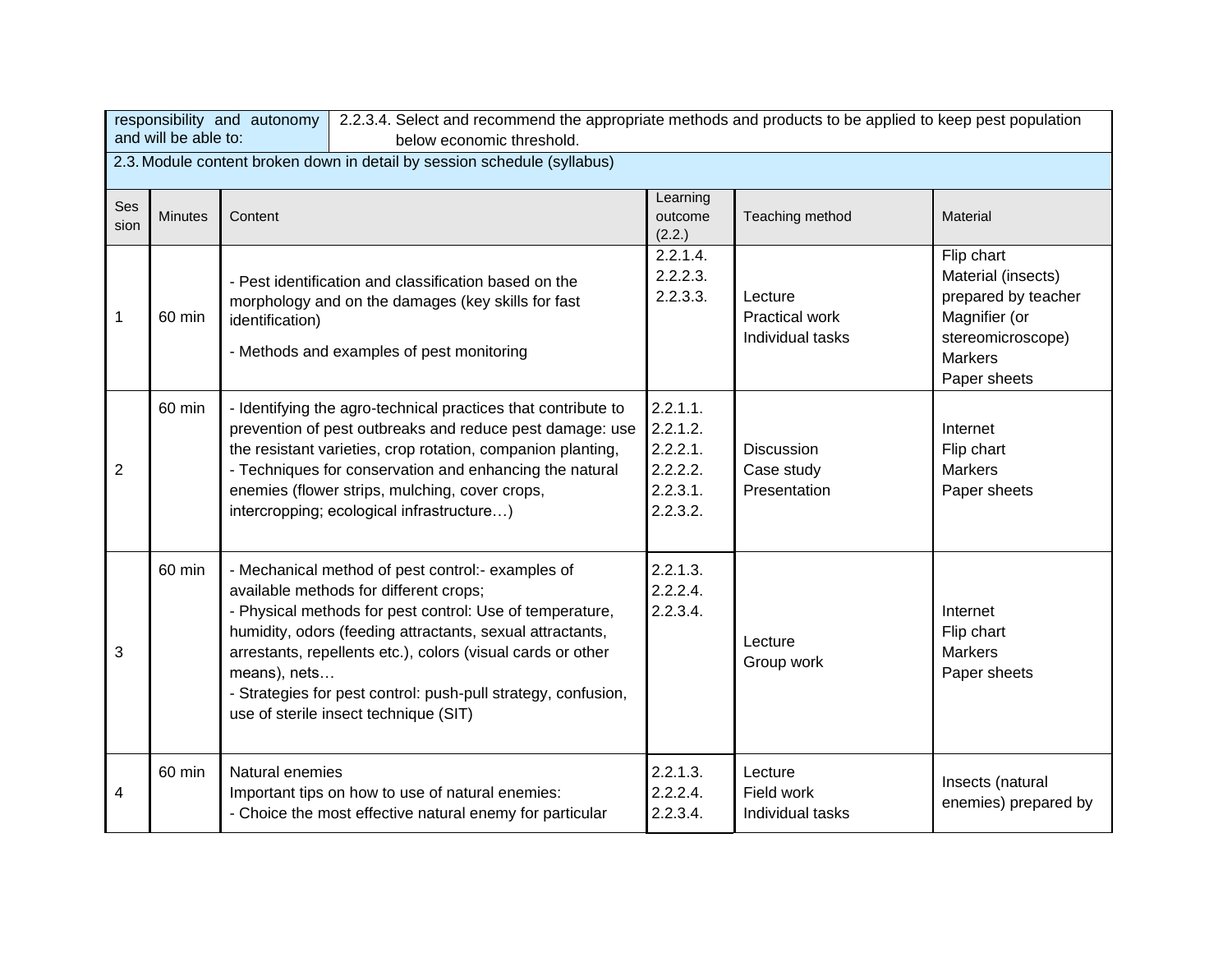|                                      |                        | $etc.$ );<br>- Preparation of the object; | condition (pest species, pest density, weather conditions<br>- Handling the beneficial insects and their release;<br>- How to manage crop if natural enemies are released;                                                                                                                                                                                                                                                                                                                                       |                                  |                                                     | teacher<br>Paper sheet<br>Magnifier (or<br>stereomicroscope) |
|--------------------------------------|------------------------|-------------------------------------------|------------------------------------------------------------------------------------------------------------------------------------------------------------------------------------------------------------------------------------------------------------------------------------------------------------------------------------------------------------------------------------------------------------------------------------------------------------------------------------------------------------------|----------------------------------|-----------------------------------------------------|--------------------------------------------------------------|
| 5                                    | 60 min                 | - Botanical insecticides:                 | - Microbiological insecticides:<br>Available products on the market and their basic<br>properties- how to choose the most effective product;<br>Available products on the market and their basic<br>properties- how to choose the most effective product;<br>Home-made products and how to prepare them;                                                                                                                                                                                                         | 2.2.1.3.<br>2.2.2.4.<br>2.2.3.4. | Lecture<br>Group work<br>Presentations              | Internet<br>Flip chart<br><b>Markers</b><br>Paper sheets     |
| 6                                    | 60 min                 | farming:                                  | - Other products available for pest control in organic<br>Available products on the market and their basic<br>properties- how to choose the most effective product;                                                                                                                                                                                                                                                                                                                                              | 2.2.1.3.<br>2.2.2.4.<br>2.2.3.4. | Lecture<br>Group discussion:<br>Solution conference | Internet<br>Flip chart<br><b>Markers</b><br>Paper sheets     |
| 2.4. Participant<br>responsibilities |                        |                                           | 2.4.1. Presence at the module: classroom, field and on-line sessions attendance followed by mutual learning,<br>exchanges of experiences and cooperation<br>2.4.2. Self-correcting quiz implementation<br>2.4.3. Complete individual assignments<br>2.4.4. Complete on-line survey at the end of the module                                                                                                                                                                                                      |                                  |                                                     |                                                              |
| 2.5. Evaluation methods              |                        |                                           | Each of the learning outcomes (in 2.2.) should be evaluated with at least 1 or 2 relevant<br>2.5.1.<br>questions/tasks/assignments using an on-line Self-correcting quiz (reach the minimum 60 %)<br>.Recommendation: The learning process should comprise exercises, tasks, presentations, reporting etc.<br>2.5.2.<br>during which the facilitator can check the participant's understanding and ability to carry out relevant<br>tasks.<br>For more evaluation methods see point 4 (below template)<br>2.5.3. |                                  |                                                     |                                                              |
|                                      | 2.6. Quality assurance | methods that ensure the                   | 2.6.1.<br>On-line survey at the end of the module                                                                                                                                                                                                                                                                                                                                                                                                                                                                |                                  |                                                     |                                                              |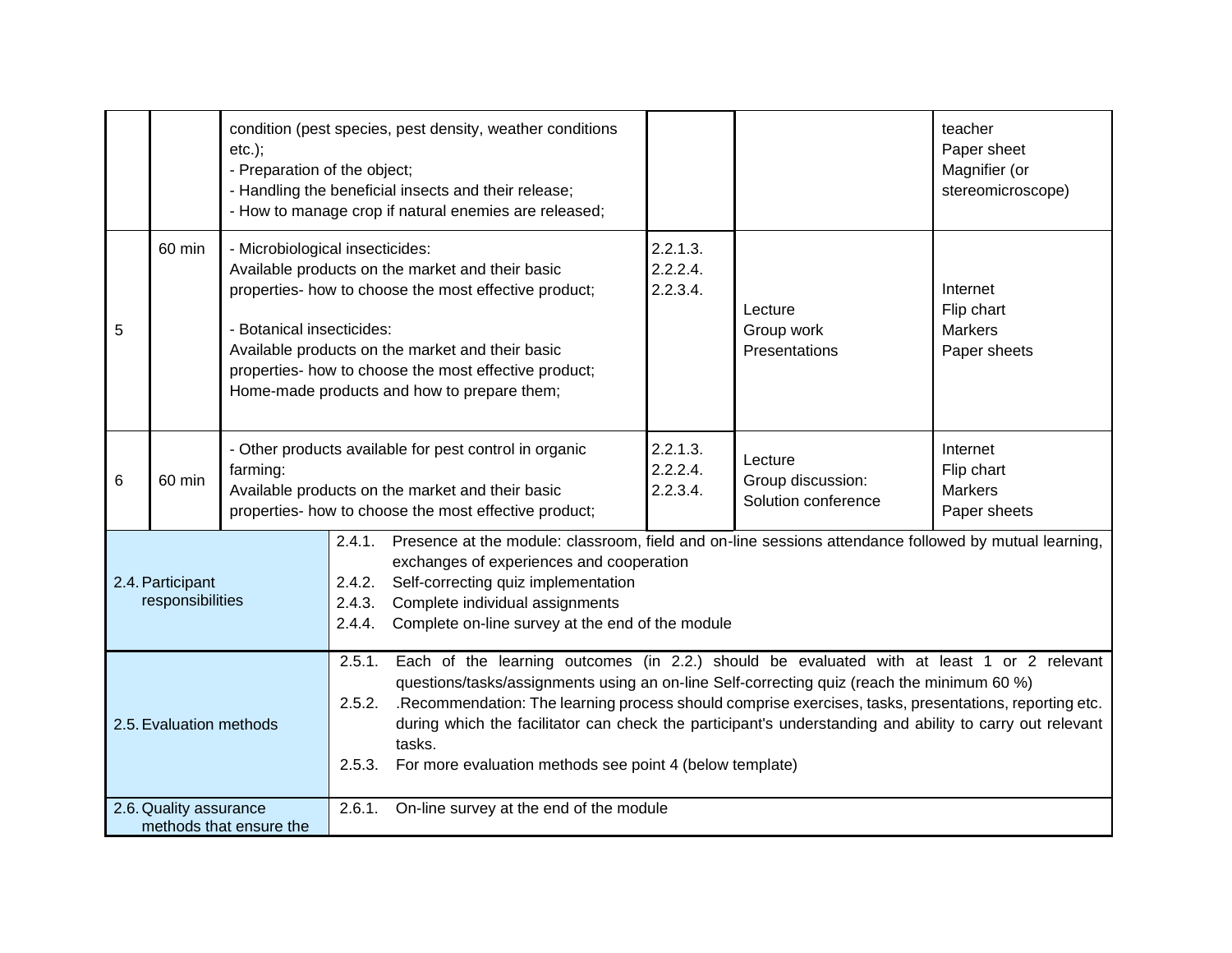| acquisition of exit         | -self-evaluation (participants and facilitator)                                                                          |                                             |  |  |  |  |  |
|-----------------------------|--------------------------------------------------------------------------------------------------------------------------|---------------------------------------------|--|--|--|--|--|
| competences                 |                                                                                                                          |                                             |  |  |  |  |  |
|                             | -facilitator evaluation (participants)                                                                                   |                                             |  |  |  |  |  |
|                             | -learning process evaluation (participants)                                                                              |                                             |  |  |  |  |  |
|                             |                                                                                                                          |                                             |  |  |  |  |  |
| 3. LITERATURE AND SOURCES   |                                                                                                                          |                                             |  |  |  |  |  |
|                             | <b>Title</b>                                                                                                             | <b>Availability</b>                         |  |  |  |  |  |
|                             | TOPPlant Training Manual for Plant Protection in Organic Agriculture                                                     |                                             |  |  |  |  |  |
|                             |                                                                                                                          |                                             |  |  |  |  |  |
| 3.1. Required literature    |                                                                                                                          |                                             |  |  |  |  |  |
| (available in the library   |                                                                                                                          |                                             |  |  |  |  |  |
| and via other media)        |                                                                                                                          |                                             |  |  |  |  |  |
|                             |                                                                                                                          |                                             |  |  |  |  |  |
|                             |                                                                                                                          |                                             |  |  |  |  |  |
|                             | <b>Title</b>                                                                                                             |                                             |  |  |  |  |  |
|                             |                                                                                                                          | <b>Availability</b>                         |  |  |  |  |  |
|                             | Igrc Barčić, J., Maceljski, M. (2001). Ekološka prihvatljiva zaštita bilja od                                            |                                             |  |  |  |  |  |
|                             | štetnika, Zrinski, Čakovec                                                                                               |                                             |  |  |  |  |  |
|                             |                                                                                                                          | https://www.intechopen.com/books/multifunct |  |  |  |  |  |
|                             | El-Shafie, H.A.F (2019). Insect Pest Management in Organic Farming<br>System. InTech Open. DOI: 10.5772/intechopen.84483 |                                             |  |  |  |  |  |
|                             |                                                                                                                          | ionality-and-impacts-of-organic-and-        |  |  |  |  |  |
|                             |                                                                                                                          | conventional-agriculture/insect-pest-       |  |  |  |  |  |
|                             |                                                                                                                          | management-in-organic-farming-system        |  |  |  |  |  |
|                             | Altieri, M.A., Nicholls, C.I., Fritz, M.A. (2014) .Manage insects on your farm                                           | https://www.sare.org/wp-                    |  |  |  |  |  |
|                             | : a guide to ecological strategies. Sustainable Agriculture Research and                                                 | content/uploads/Manage-Insects-on-Your-     |  |  |  |  |  |
| 3.2. Recommended literature | Education, MD, USA:                                                                                                      | Farm.pdf                                    |  |  |  |  |  |
|                             |                                                                                                                          |                                             |  |  |  |  |  |
|                             | pest identification guide - UK + Europe                                                                                  | https://www.growveg.co.uk/pests/uk-and-     |  |  |  |  |  |
|                             |                                                                                                                          | europe/                                     |  |  |  |  |  |
|                             | Encyclopedia of pests and natural enemies in field crops - Ellis, S & White,                                             |                                             |  |  |  |  |  |
|                             | S (ADAS), Holland, J & Smith, B (Game & Wildlife Conservation Trust) &                                                   | https://www.agricology.co.uk/resources/ency |  |  |  |  |  |
|                             | Collier, R.                                                                                                              | clopaedia-pests-and-natural-enemies-field-  |  |  |  |  |  |
|                             |                                                                                                                          | <b>Crops</b>                                |  |  |  |  |  |
|                             |                                                                                                                          | ISBN 978-3-7040-1569-3                      |  |  |  |  |  |
|                             | Gemüseschädlinge - Erkennung, Lebensweise, Bekämpfung (A. Kahrer                                                         |                                             |  |  |  |  |  |
|                             | und M. Gross)                                                                                                            |                                             |  |  |  |  |  |
|                             |                                                                                                                          |                                             |  |  |  |  |  |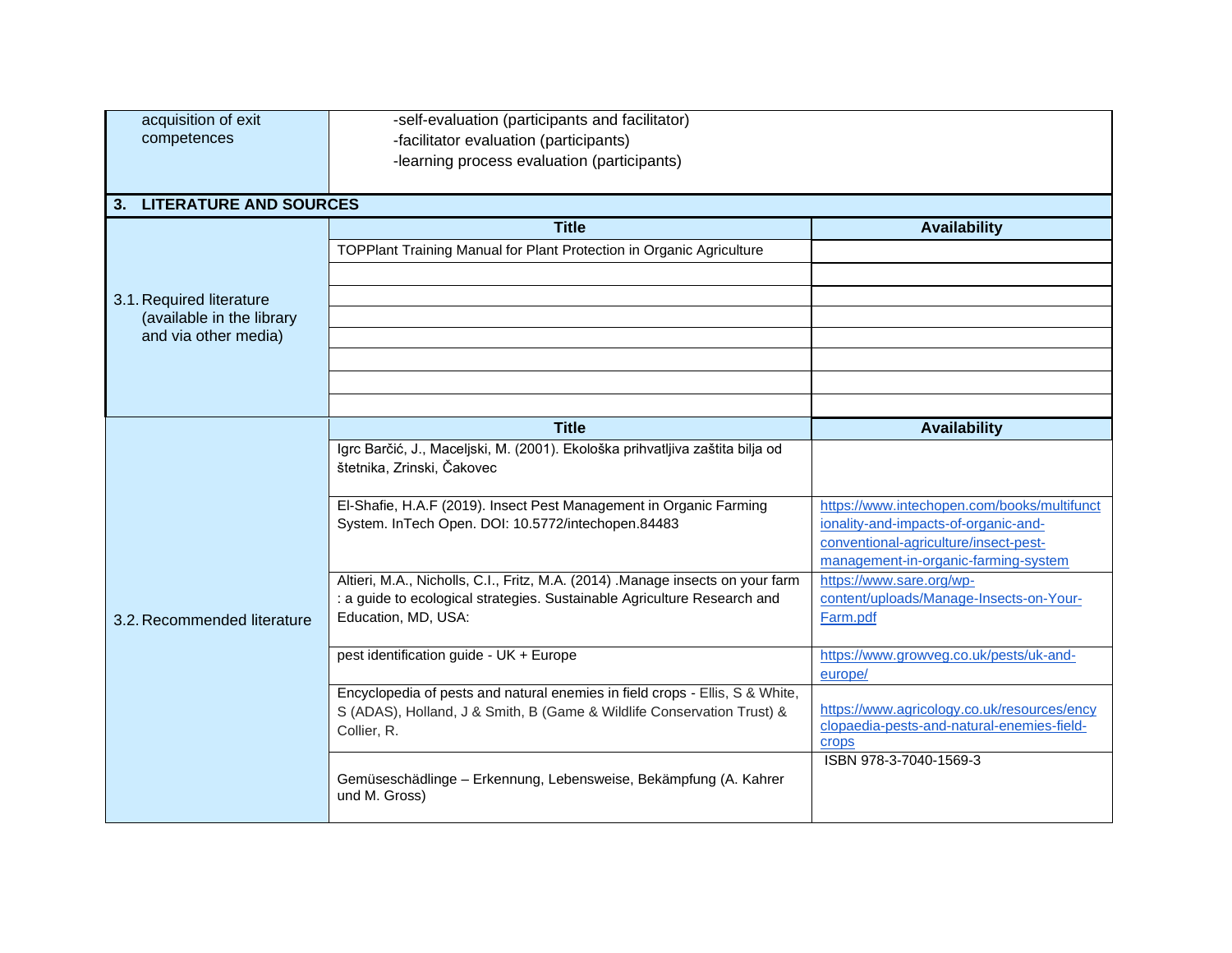| Krankheiten & Schädlinge an Zierpflanzen, Obst und Gemüse<br>(Böhmer/Wohanka)   | ISBN 978-3-8186-0952-8                             |
|---------------------------------------------------------------------------------|----------------------------------------------------|
| Wichtige Krankheiten und Schädlinge im Gemüsebau (Bedlan, Kahrer,<br>Schönbeck) | ISBN 978-3224164352                                |
| Potatoebeetle – Hortipendium (German)                                           | http://www.hortipendium.de/Kartoffelk%C3%<br>A4fer |

- − Assignment
- − Report
- − Presentation
- − Exercises (practical/written/oral)
- − Fieldwork
- − Project
- − Experimental work
- − Mentoring
- − Workshop
- − Portfolio (forms part of final assessment)
- − Practical
- − Project
- − Reflective diary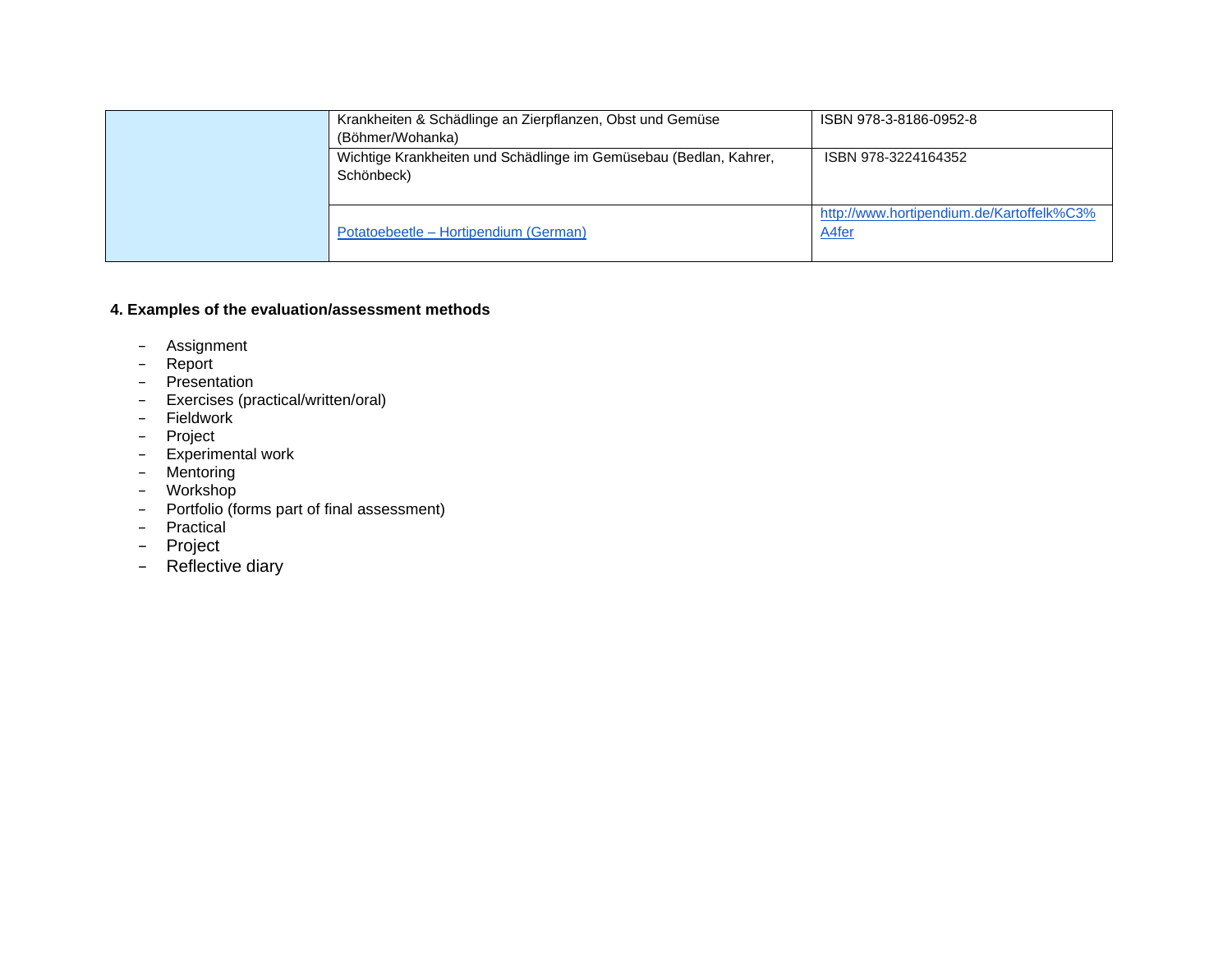### **2.4. MODULE 4**

**Tools to manage DISEASES**

| <b>1. GENERAL INFORMATION</b>                                                                                                                           |                                                                                                                                                                                                                                                                                                                                                                                                                                                                                                               |                      |         |  |  |
|---------------------------------------------------------------------------------------------------------------------------------------------------------|---------------------------------------------------------------------------------------------------------------------------------------------------------------------------------------------------------------------------------------------------------------------------------------------------------------------------------------------------------------------------------------------------------------------------------------------------------------------------------------------------------------|----------------------|---------|--|--|
| 1.1. Name of the module                                                                                                                                 | Tools to manage DISEASES                                                                                                                                                                                                                                                                                                                                                                                                                                                                                      | 1.2. Hours           | 6 hours |  |  |
| 1.3. Training course                                                                                                                                    | Basic Training for Facilitators for Plant<br>Protection in Organic Farming                                                                                                                                                                                                                                                                                                                                                                                                                                    | 1.4. Credits (ECVET) |         |  |  |
| 2. OBJECTIVES AND LEARNING OUTCOMES                                                                                                                     |                                                                                                                                                                                                                                                                                                                                                                                                                                                                                                               |                      |         |  |  |
| 2.1. Objectives                                                                                                                                         | At the end of the module the learner will have gained basic skills to be able to apply measures to<br>2.1.1.<br>prevent disease outbreak, to minimize the damage, to identify diseases and to reduce damage by<br>applying available tools for disease control.                                                                                                                                                                                                                                               |                      |         |  |  |
| 2.2. Learning outcomes expected at the level of the module                                                                                              |                                                                                                                                                                                                                                                                                                                                                                                                                                                                                                               |                      |         |  |  |
| Knowledge<br>2.2.1.<br>At the end of the module the<br>participant will be able to:                                                                     | 2.2.1.1. Classify diseases based on their morphology and damage pattern.<br>2.2.1.2. Describe cultural engineering measures to prevent disease outbreaks.<br>2.2.1.3. Present advantages and disadvantages of various methods and products for disease control.                                                                                                                                                                                                                                               |                      |         |  |  |
| <b>Skills</b><br>2.2.2.<br>At the end of the module the<br>participant will be able to:                                                                 | 2.2.2.1. Identify diseases based on their morphological characteristics and symptoms of damage.<br>2.2.2.2. Implement the appropriate agro technical practice that helps to prevent the outbreak of diseases.<br>2.2.2.3. Choose appropriate methods and products for disease control under specific conditions of<br>agricultural production.                                                                                                                                                                |                      |         |  |  |
| 2.2.3.<br>Competences<br>At the end of the module the<br>acquired<br>participant<br>will<br>have<br>responsibility and autonomy and<br>will be able to: | 2.2.3.1. Coordinate and organize the monitoring of diseases, identify them, and decide on measures to be<br>taken to maintain yield and prevent economic damage under certain conditions of agricultural<br>production.<br>2.2.3.2. Predict the effect of implementing various agro technical methods on disease progression under<br>specific agro climatic conditions.<br>2.2.3.3. Select and recommend appropriate methods and products to keep the spread of the disease below<br>the economic threshold. |                      |         |  |  |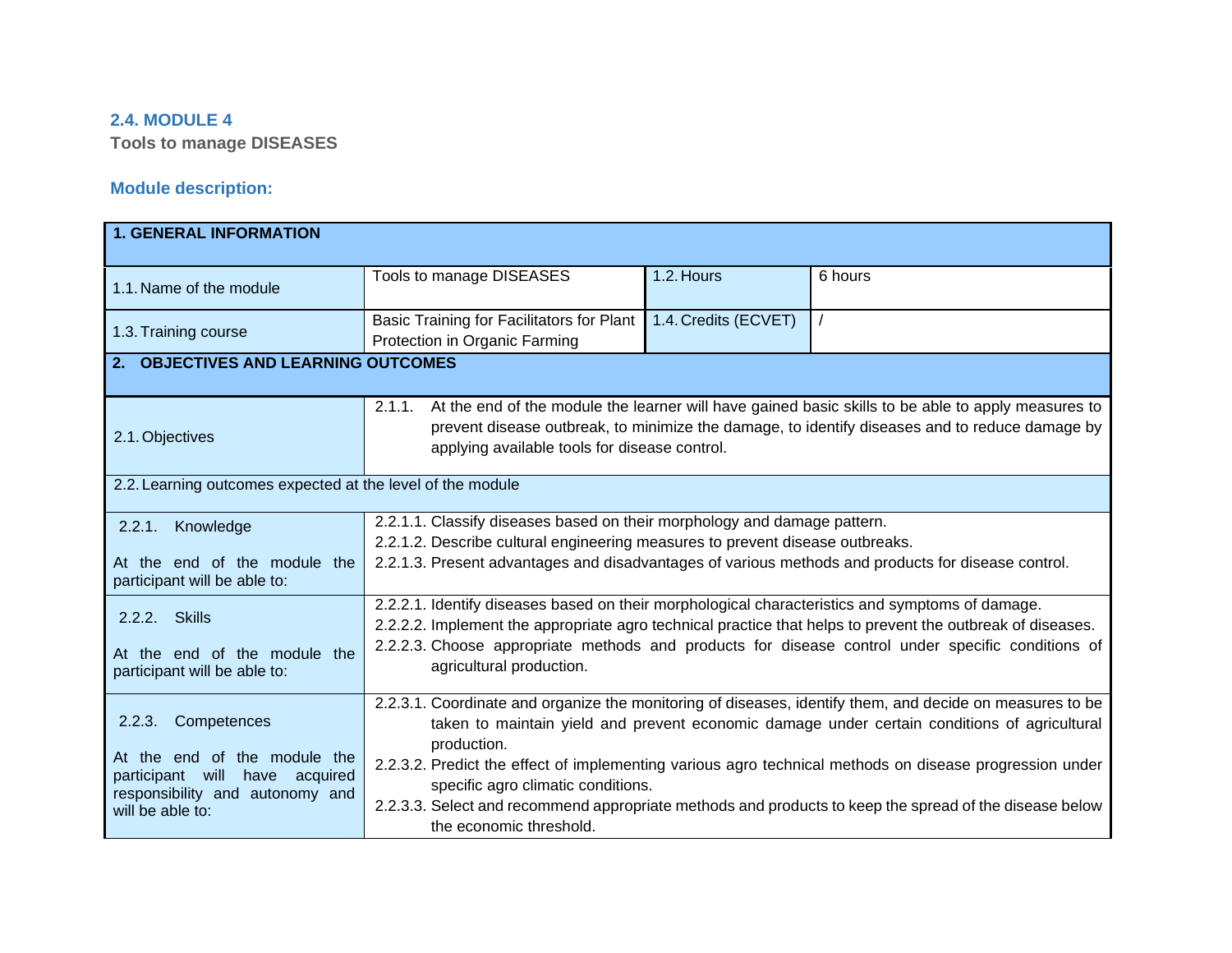| 2.3. Module content broken down in detail by session schedule (syllabus) |                |                                                                                                                                                                                                                                                 |                                                |                                                                                                                                                                                          |                                            |                                             |
|--------------------------------------------------------------------------|----------------|-------------------------------------------------------------------------------------------------------------------------------------------------------------------------------------------------------------------------------------------------|------------------------------------------------|------------------------------------------------------------------------------------------------------------------------------------------------------------------------------------------|--------------------------------------------|---------------------------------------------|
| Ses<br>sion                                                              | <b>Minutes</b> | Content                                                                                                                                                                                                                                         |                                                | Learning<br>outcome<br>(2.2.)                                                                                                                                                            | Teaching method                            | Material                                    |
| $\mathbf{1}$                                                             | 60 min         | Prevention methods for plant protection against diseases in<br>organic agriculture:<br>Enhancing resilience and resistance: choice of location,<br>choice of variety, choice of rootstocks                                                      |                                                | 2.2.1.2.<br>2.2.2.2.<br>2.2.3.2.<br>2.2.3.3.                                                                                                                                             | Lecture<br>Group work<br><b>Discussion</b> | PowerPoint/<br>Flip-chart<br><b>Markers</b> |
| $\overline{2}$                                                           | 60 min         | Prevention methods for plant protection against diseases in<br>organic agriculture:<br>educational systems/measures and soil care, fertilization<br>leaf/soil, plant strengthening, encouraging natural enemies<br>and avoid intermediate hosts |                                                | 2.2.1.2.<br>2.2.1.3.<br>2.2.2.2.<br>2.2.3.2.<br>2.2.3.3.                                                                                                                                 | Lecture<br>Group work<br>Discussion        | PowerPoint/<br>Flip-chart<br><b>Markers</b> |
| 3                                                                        | 60 min         | Monitoring of diseases:<br>prognosis models and general definition of symptoms                                                                                                                                                                  |                                                | 2.2.1.1.<br>2.2.2.1.<br>2.2.3.1.                                                                                                                                                         | Lecture<br>Field work<br>Research          | PowerPoint<br>Flip-chart<br><b>Markers</b>  |
| 4                                                                        | 60 min         | Selected special symptoms of relevant agricultural crops                                                                                                                                                                                        |                                                | 2.2.1.1.<br>2.2.2.1.<br>2.2.3.1.                                                                                                                                                         | Lecture<br><b>Discussion</b>               | PowerPoint                                  |
| 5                                                                        | 60 min         | Direct control measures:<br>plant protection products including microorganisms                                                                                                                                                                  |                                                | 2.2.1.2.<br>2.2.1.3.<br>2.2.2.3.<br>2.2.3.1.<br>2.2.3.2.<br>2.2.3.3.                                                                                                                     | Lecture<br><b>Discussion</b>               | PowerPoint/                                 |
| 6                                                                        | 60 min         | Direct control measures:<br>measures                                                                                                                                                                                                            | physical methods, mechanical methods, hygienic | 2.2.1.2.<br>2.2.1.3.<br>2.2.2.3.<br>2.2.3.1.<br>2.2.3.2.<br>2.2.3.3.                                                                                                                     | Lecture<br>Group work<br><b>Discussion</b> | PowerPoint/<br>Flip-chart<br><b>Markers</b> |
| 2.4. Participant responsibilities                                        |                |                                                                                                                                                                                                                                                 | 2.4.1.<br>2.4.2.                               | Presence at the module: classroom, field and on-line sessions attendance followed by<br>mutual learning, exchanges of experiences and cooperation<br>Self-correcting quiz implementation |                                            |                                             |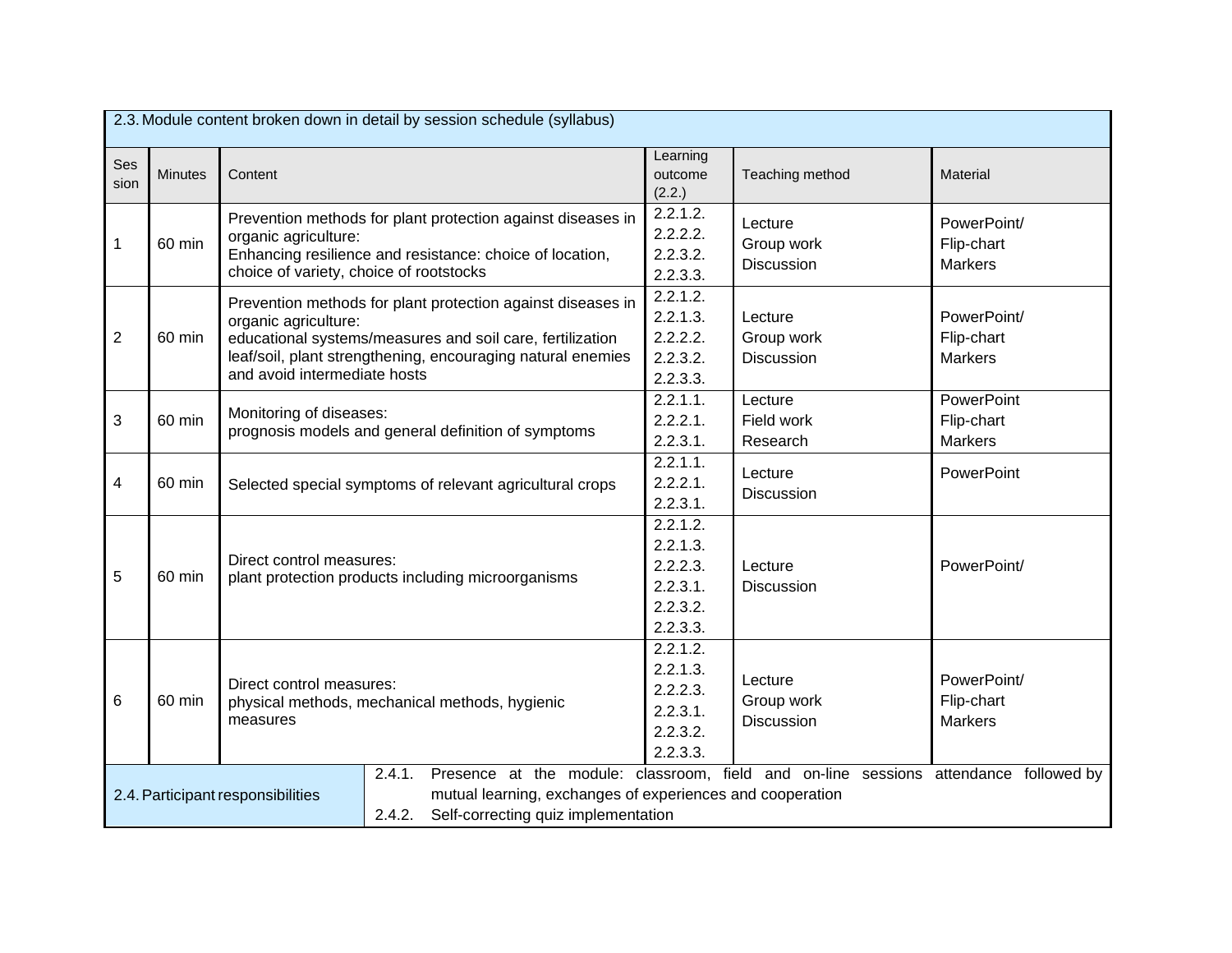|                                                                                                                                                                                                                                                                                                                                                                                                                                                                                                                                             | 2.4.3.<br>Complete individual assignments                                                                                                                                                     |                                                             |  |  |  |
|---------------------------------------------------------------------------------------------------------------------------------------------------------------------------------------------------------------------------------------------------------------------------------------------------------------------------------------------------------------------------------------------------------------------------------------------------------------------------------------------------------------------------------------------|-----------------------------------------------------------------------------------------------------------------------------------------------------------------------------------------------|-------------------------------------------------------------|--|--|--|
|                                                                                                                                                                                                                                                                                                                                                                                                                                                                                                                                             | Complete on-line survey at the end of the module<br>2.4.4.                                                                                                                                    |                                                             |  |  |  |
| Each of the learning outcomes (in 2.2.) should be evaluated with at least 1 or 2 relevant<br>2.5.1.<br>questions/tasks/assignments using an on-line Self-correcting quiz (reach the minimum 60 %).<br>Recommendation: The learning process should comprise exercises, tasks, presentations, reporting<br>2.5.2.<br>2.5. Evaluation methods<br>etc. during which the facilitator can check the participant's understanding and ability to carry out<br>relevant tasks.<br>For more evaluation methods see point 4 (below template)<br>2.5.3. |                                                                                                                                                                                               |                                                             |  |  |  |
| 2.6. Quality assurance methods<br>that ensure the acquisition of<br>exit competences                                                                                                                                                                                                                                                                                                                                                                                                                                                        | On-line survey at the end of the module<br>2.6.1.<br>-self-evaluation (participants and facilitator)<br>-facilitator evaluation (participants)<br>-learning process evaluation (participants) |                                                             |  |  |  |
| 3. LITERATURE AND SOURCES                                                                                                                                                                                                                                                                                                                                                                                                                                                                                                                   |                                                                                                                                                                                               |                                                             |  |  |  |
| 3.1. Required literature (available<br>in the library and via other<br>media)                                                                                                                                                                                                                                                                                                                                                                                                                                                               | <b>Title</b><br>TOPPlant Training Manual for Plant Protection in Organic Agriculture                                                                                                          | <b>Availability</b>                                         |  |  |  |
|                                                                                                                                                                                                                                                                                                                                                                                                                                                                                                                                             | <b>Title</b>                                                                                                                                                                                  | <b>Availability</b>                                         |  |  |  |
|                                                                                                                                                                                                                                                                                                                                                                                                                                                                                                                                             | Plant Disease identification guide (English)                                                                                                                                                  | https://www.growveg.co.uk/plant-<br>diseases/uk-and-europe/ |  |  |  |
|                                                                                                                                                                                                                                                                                                                                                                                                                                                                                                                                             | Britannica - Plant diseases (English)                                                                                                                                                         | https://www.britannica.com/science/plant-<br>disease        |  |  |  |
| 3.2. Recommended literature                                                                                                                                                                                                                                                                                                                                                                                                                                                                                                                 | Krankheiten & Schädlinge an Zierpflanzen, Obst und Gemüse<br>(Böhmer/Wohanka)                                                                                                                 | ISBN 978-3-8186-0952-8                                      |  |  |  |
|                                                                                                                                                                                                                                                                                                                                                                                                                                                                                                                                             | Wichtige Krankheiten und Schädlinge im Gemüsebau (Bedlan,<br>Kahrer, Schönbeck)                                                                                                               | ISBN 978-3224164352                                         |  |  |  |
|                                                                                                                                                                                                                                                                                                                                                                                                                                                                                                                                             | Gemüsekrankheiten (Bedlan)                                                                                                                                                                    | ISBN 978-3704015655                                         |  |  |  |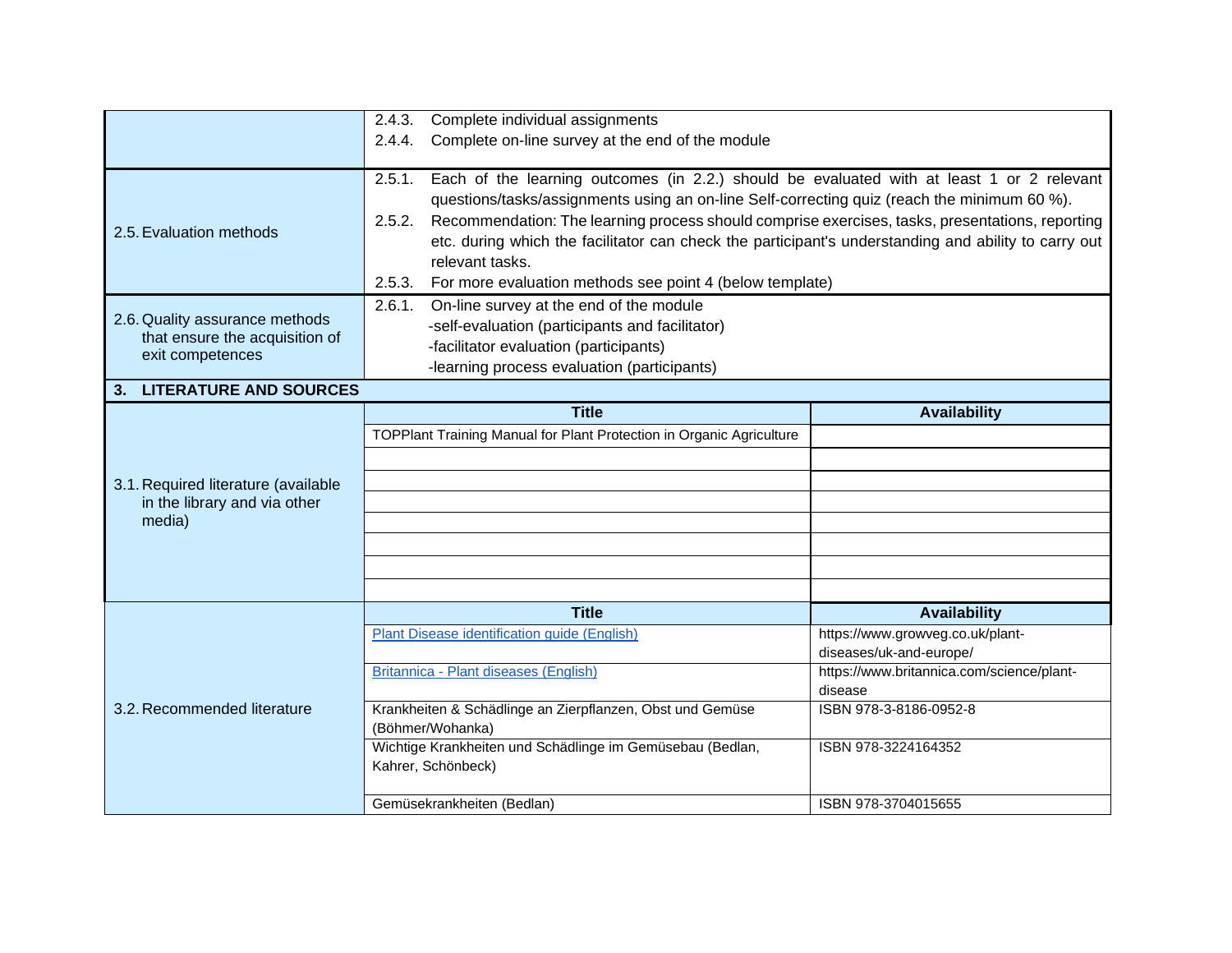| Pflanzenkrankheiten u<br>$\sim$<br><u>z – Börner</u><br>l Pflanzenschutz<br>ำ und . | 978-3-540-49068-5<br>ISBN |
|-------------------------------------------------------------------------------------|---------------------------|
|                                                                                     |                           |

- − Assignment
- − Report
- − Presentation
- − Exercises (practical/written/oral)
- − Fieldwork
- − Project
- − Experimental work
- − Mentoring
- − Workshop
- − Portfolio (forms part of final assessment)
- Practical
- − Project
- − Reflective diary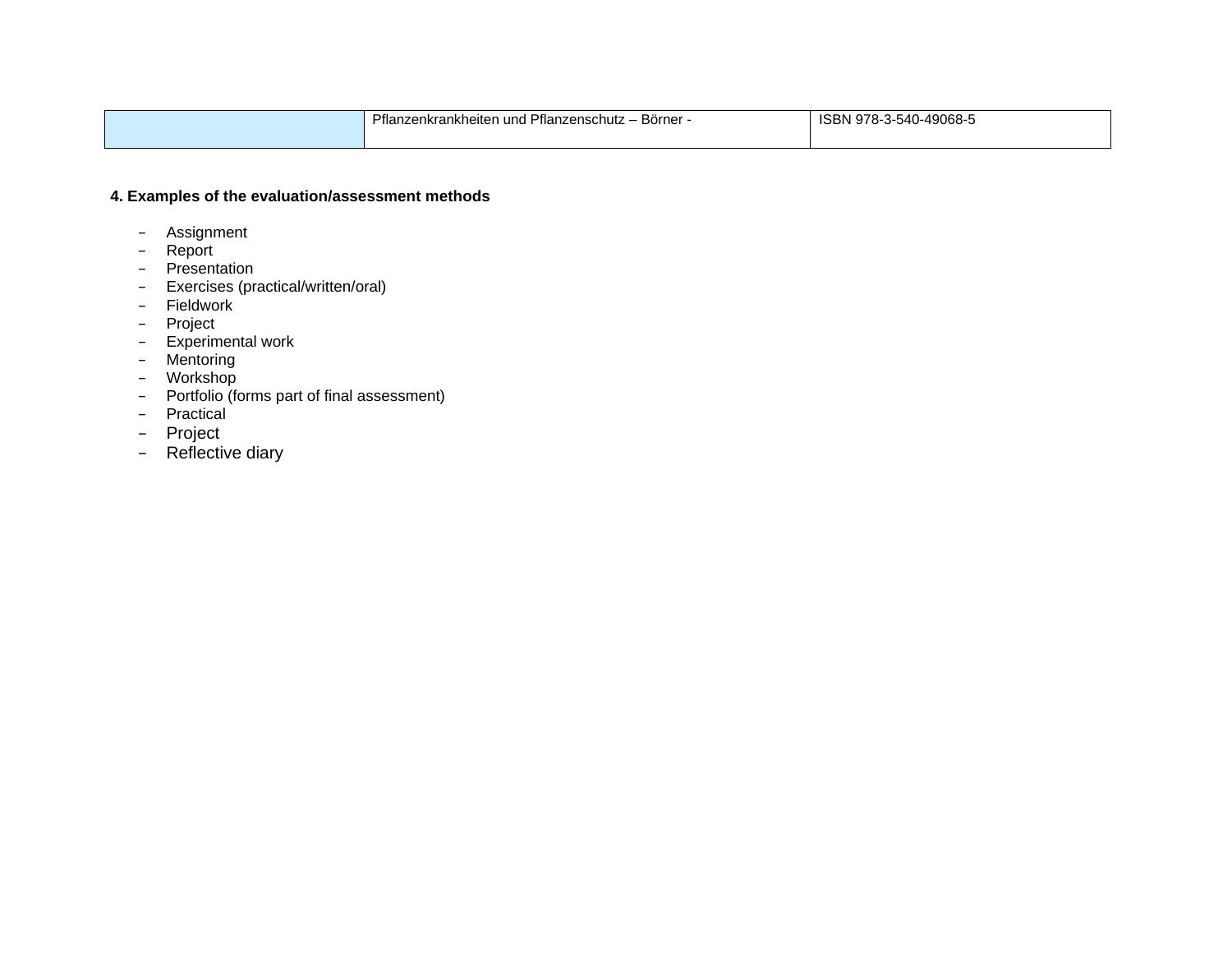### **2.5. MODULE 5**

**Tools to manage WEEDS**

| <b>1. GENERAL INFORMATION</b>                                                           |                                                                                                                                                                                                                                                                                                                                                                                                                                                                                     |                      |                                                                                                         |  |  |  |
|-----------------------------------------------------------------------------------------|-------------------------------------------------------------------------------------------------------------------------------------------------------------------------------------------------------------------------------------------------------------------------------------------------------------------------------------------------------------------------------------------------------------------------------------------------------------------------------------|----------------------|---------------------------------------------------------------------------------------------------------|--|--|--|
| 1.1. Name of the module                                                                 | Tools to manage WEEDS                                                                                                                                                                                                                                                                                                                                                                                                                                                               | 1.2. Hours           | 6 hours                                                                                                 |  |  |  |
| 1.3. Training course                                                                    | Basic Training for Facilitators for Plant<br>Protection in Organic Farming                                                                                                                                                                                                                                                                                                                                                                                                          | 1.4. Credits (ECVET) |                                                                                                         |  |  |  |
| 2. OBJECTIVES AND LEARNING OUTCOMES                                                     |                                                                                                                                                                                                                                                                                                                                                                                                                                                                                     |                      |                                                                                                         |  |  |  |
| 2.1. Objectives                                                                         | 2.1.1.<br>and to implement the appropriate plant protection practices for preventing yield of crops                                                                                                                                                                                                                                                                                                                                                                                 |                      | At the end of the module the learner will have gained basic skills to be able to identify weed problems |  |  |  |
| 2.2. Learning outcomes expected at the level of the module                              |                                                                                                                                                                                                                                                                                                                                                                                                                                                                                     |                      |                                                                                                         |  |  |  |
| Knowledge<br>2.2.1.<br>At the end of the module the<br>participant will be able to:     | 2.2.1.1. List and describe principles of weed control in organic farming.<br>2.2.1.2. Explain the relevant regulations of EU and member states.<br>2.2.1.3. Describe the plant protection products and mode of action of active substances authorized in organic<br>farming.<br>2.2.1.4. Describe non-chemical agricultural techniques for weed control.                                                                                                                            |                      |                                                                                                         |  |  |  |
| 2.2.2. Skills<br>At the end of the module the<br>participant will be able to:           | 2.2.2.1. Choose and apply the appropriate preventive techniques for weed control.<br>2.2.2.2. Choose and apply the appropriate plant protection product for effective weed preventing and control.<br>2.2.2.3. Choose and apply the appropriate non-chemical technique for effective weed preventing and control.<br>2.2.2.4. Implement the appropriate plant protection practices that contribute to the prevention of weed outbreak<br>but prevent or enhance the yield of crops. |                      |                                                                                                         |  |  |  |
| Competences<br>2.2.3.<br>At the end of the module the<br>participant will have acquired | 2.2.3.1. Plan and manage the cropping system to minimize weed problems and utilize biological and ecological<br>processes in the field and throughout the farm ecosystem to give crops the advantage over weeds.<br>2.2.3.2. Organize and coordinate direct and non-direct weed control actions.<br>2.2.3.3. Advise the appropriate weed control methods/products for prevention and control.                                                                                       |                      |                                                                                                         |  |  |  |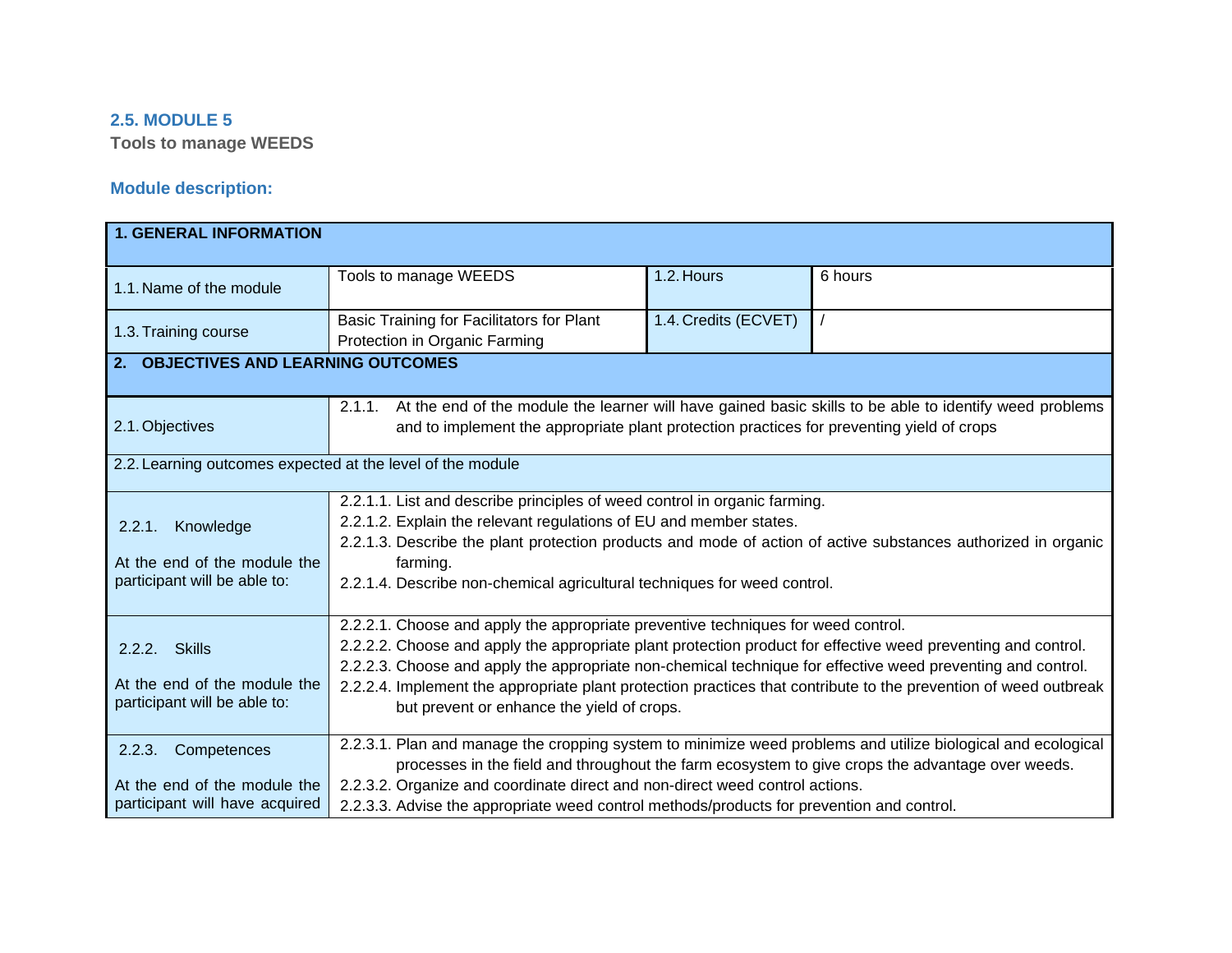|                | 2.2.3.4. Predict the effect of implementation of indirect and direct weed control on weed population under specific<br>responsibility and autonomy<br>and will be able to:<br>agro-climatic conditions. |                                                                     |                                                                                                                                                                                                                                                                                                                                                                                                                                                                                                                               |                                                                      |                                     |             |  |  |
|----------------|---------------------------------------------------------------------------------------------------------------------------------------------------------------------------------------------------------|---------------------------------------------------------------------|-------------------------------------------------------------------------------------------------------------------------------------------------------------------------------------------------------------------------------------------------------------------------------------------------------------------------------------------------------------------------------------------------------------------------------------------------------------------------------------------------------------------------------|----------------------------------------------------------------------|-------------------------------------|-------------|--|--|
|                | 2.3. Module content broken down in detail by session schedule (syllabus)                                                                                                                                |                                                                     |                                                                                                                                                                                                                                                                                                                                                                                                                                                                                                                               |                                                                      |                                     |             |  |  |
| Ses<br>sion    | <b>Minutes</b>                                                                                                                                                                                          | Content                                                             |                                                                                                                                                                                                                                                                                                                                                                                                                                                                                                                               | Learning<br>outcome<br>(2.2.)                                        | Teaching method                     | Material    |  |  |
| 1              | 60 min                                                                                                                                                                                                  | legal background<br>for further procedures)                         | - Principle of weed management in organic farming<br>- Knowledge of EU legislation in organic farming, relevant<br>- Knowledge on and importance of positive and negative<br>interaction between crop and weed (background knowledge<br>- Weed management objectives (reduction of weed density,<br>reduction of the damage amount that a given density of<br>weeds inflicts, shift of weed community composition toward<br>less aggressive, easier-to-manage species)<br>- Difference between preventive and control actions | 2.2.1.1.<br>2.2.1.2.<br>2.2.2.1.<br>2.2.3.1.                         | Frontal teaching<br>Plenary session | power point |  |  |
| $\overline{2}$ | 60 min                                                                                                                                                                                                  | triterpenes, autotoxicity                                           | Plant protection products in organic agriculture:<br>- non-synthetic, natural originated compounds<br>- Compounds of plant protection products in organic farming<br>regulated by EU and member states<br>- Type of compounds authorized in organic farming:<br>biological active substances produced by plants (species,<br>secondary metabolic compounds, inhibitor or toxic,<br>appropriate donor-acceptor plant combinations),<br>thiophenes, cumarines, mono- and sesquiterpenes,                                        | 2.2.1.2.<br>2.2.1.3.<br>2.2.2.2.<br>2.2.3.2.                         | Frontal teaching                    | power point |  |  |
| 3              | 60 min                                                                                                                                                                                                  | management:<br>- crop rotation<br>- fertilization<br>disadvantages) | Mechanical, agrotechnical and biological weed<br>- burning water weed control (weeds are thermally shocked)<br>- mechanical control (principle, equipment, advantages and<br>- cover crops (impact on weed management, how they                                                                                                                                                                                                                                                                                               | 2.2.1.4.<br>2.2.2.3.<br>2.2.2.4.<br>2.2.3.2.<br>2.2.3.2.<br>2.2.3.4. | Frontal teaching                    | power point |  |  |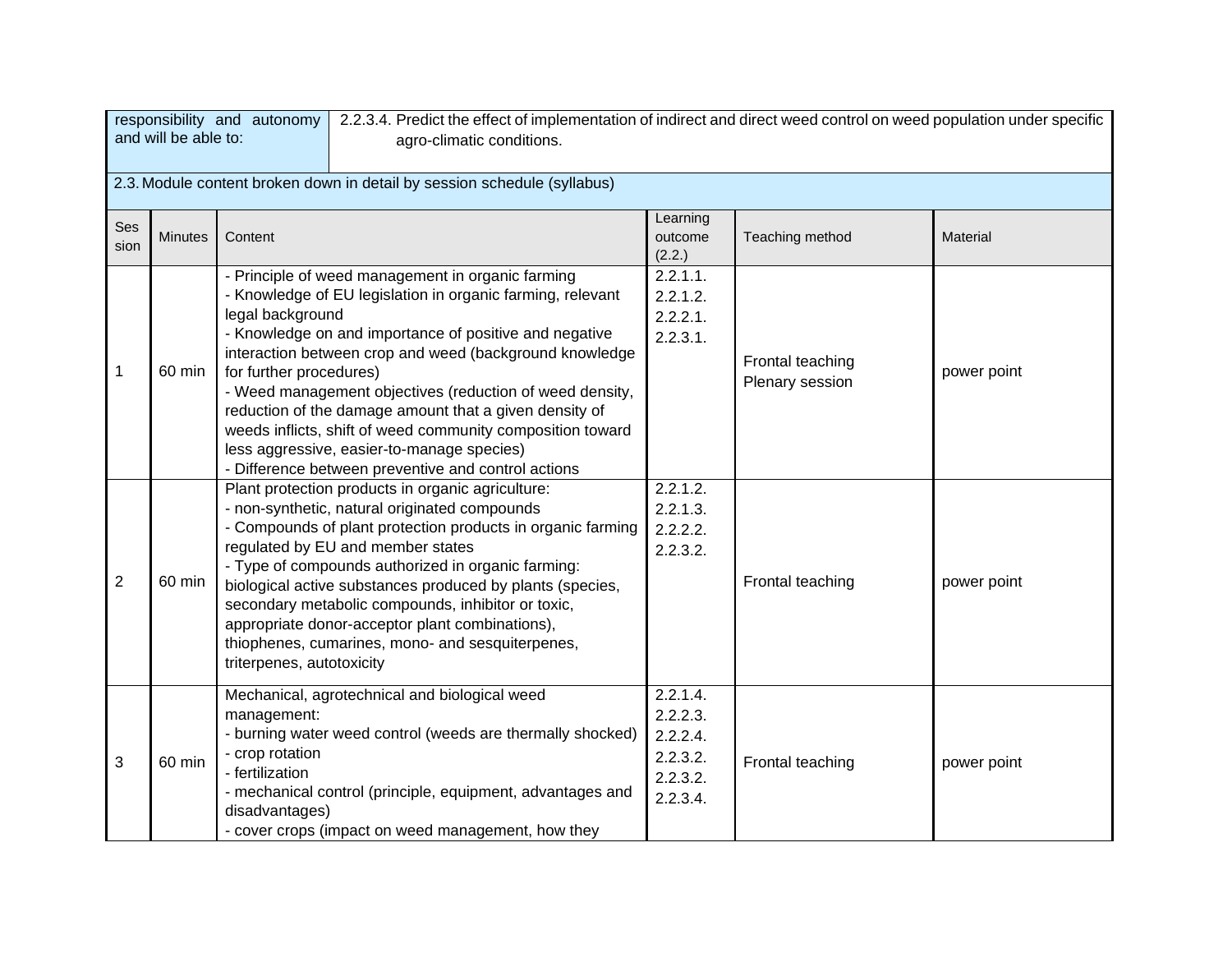|                                                    |                          |                                                 | suppress weeds, allelopathy, planting and termination date,                                         |                                                                                                       |          |            |  |                     |
|----------------------------------------------------|--------------------------|-------------------------------------------------|-----------------------------------------------------------------------------------------------------|-------------------------------------------------------------------------------------------------------|----------|------------|--|---------------------|
| cover crop species, incorporated residues, surface |                          |                                                 |                                                                                                     |                                                                                                       |          |            |  |                     |
|                                                    |                          | residues, off-season cover crops, living mulch) |                                                                                                     |                                                                                                       |          |            |  |                     |
|                                                    |                          | - false seed-bed                                |                                                                                                     |                                                                                                       |          |            |  |                     |
|                                                    |                          | -mulching                                       |                                                                                                     |                                                                                                       |          |            |  |                     |
|                                                    |                          |                                                 |                                                                                                     | - biological weed control (application of natural enemies or                                          |          |            |  |                     |
|                                                    |                          |                                                 |                                                                                                     | pathogens that are not harmful for other crops)                                                       |          |            |  |                     |
|                                                    |                          |                                                 |                                                                                                     | - intercropping (two or more crops grown together with the                                            |          |            |  |                     |
|                                                    |                          |                                                 |                                                                                                     | goal of maximizing total yield from all intercrop components,                                         |          |            |  |                     |
|                                                    |                          |                                                 |                                                                                                     | one main crop with one or more secondary crops                                                        |          |            |  |                     |
|                                                    |                          | interseeded for weed suppression)               |                                                                                                     |                                                                                                       |          |            |  |                     |
|                                                    | 120                      | discussion                                      |                                                                                                     |                                                                                                       | 2.2.3.4. |            |  |                     |
| 4                                                  | min                      |                                                 |                                                                                                     | case studies and their presentation                                                                   |          | group work |  | paper sheets        |
|                                                    |                          |                                                 | 2.4.1.                                                                                              | Presence at the module: classroom, field and on-line sessions attendance followed by mutual learning, |          |            |  |                     |
|                                                    |                          |                                                 | exchanges of experiences and cooperation                                                            |                                                                                                       |          |            |  |                     |
|                                                    |                          |                                                 | Self-correcting quiz implementation<br>2.4.2.                                                       |                                                                                                       |          |            |  |                     |
|                                                    |                          | 2.4. Participant responsibilities               | Complete individual assignments<br>2.4.3.                                                           |                                                                                                       |          |            |  |                     |
|                                                    |                          |                                                 | Complete on-line survey at the end of the module<br>2.4.4.                                          |                                                                                                       |          |            |  |                     |
|                                                    |                          |                                                 |                                                                                                     |                                                                                                       |          |            |  |                     |
|                                                    |                          |                                                 | Each of the learning outcomes (in 2.2.) should be evaluated with at least 1 or 2 relevant<br>2.5.1. |                                                                                                       |          |            |  |                     |
|                                                    |                          |                                                 | questions/tasks/assignments using an on-line Self-correcting quiz (reach the minimum 60 %).         |                                                                                                       |          |            |  |                     |
|                                                    | 2.5. Evaluation methods  |                                                 | 2.5.2. Presentation of case studies prepared during the module in Session 4                         |                                                                                                       |          |            |  |                     |
|                                                    |                          |                                                 | For more evaluation methods see point 4 (below template)<br>2.5.3.                                  |                                                                                                       |          |            |  |                     |
|                                                    |                          |                                                 |                                                                                                     |                                                                                                       |          |            |  |                     |
|                                                    | 2.6. Quality assurance   |                                                 | 2.6.1. On-line survey at the end of the module                                                      |                                                                                                       |          |            |  |                     |
|                                                    |                          | methods that ensure the                         | -self-evaluation (participants and facilitator)                                                     |                                                                                                       |          |            |  |                     |
|                                                    | acquisition of exit      |                                                 | -facilitator evaluation (participants)                                                              |                                                                                                       |          |            |  |                     |
|                                                    | competences              |                                                 | -learning process evaluation (participants)                                                         |                                                                                                       |          |            |  |                     |
| 3.                                                 |                          | <b>LITERATURE AND SOURCES</b>                   |                                                                                                     |                                                                                                       |          |            |  |                     |
|                                                    |                          |                                                 |                                                                                                     | <b>Title</b>                                                                                          |          |            |  | <b>Availability</b> |
|                                                    | 3.1. Required literature |                                                 |                                                                                                     | TOPPlant Training Manual for Plant Protection in Organic Agriculture                                  |          |            |  |                     |
|                                                    |                          | (available in the library                       |                                                                                                     |                                                                                                       |          |            |  |                     |
|                                                    |                          | and via other media)                            |                                                                                                     |                                                                                                       |          |            |  |                     |
|                                                    |                          |                                                 |                                                                                                     |                                                                                                       |          |            |  |                     |